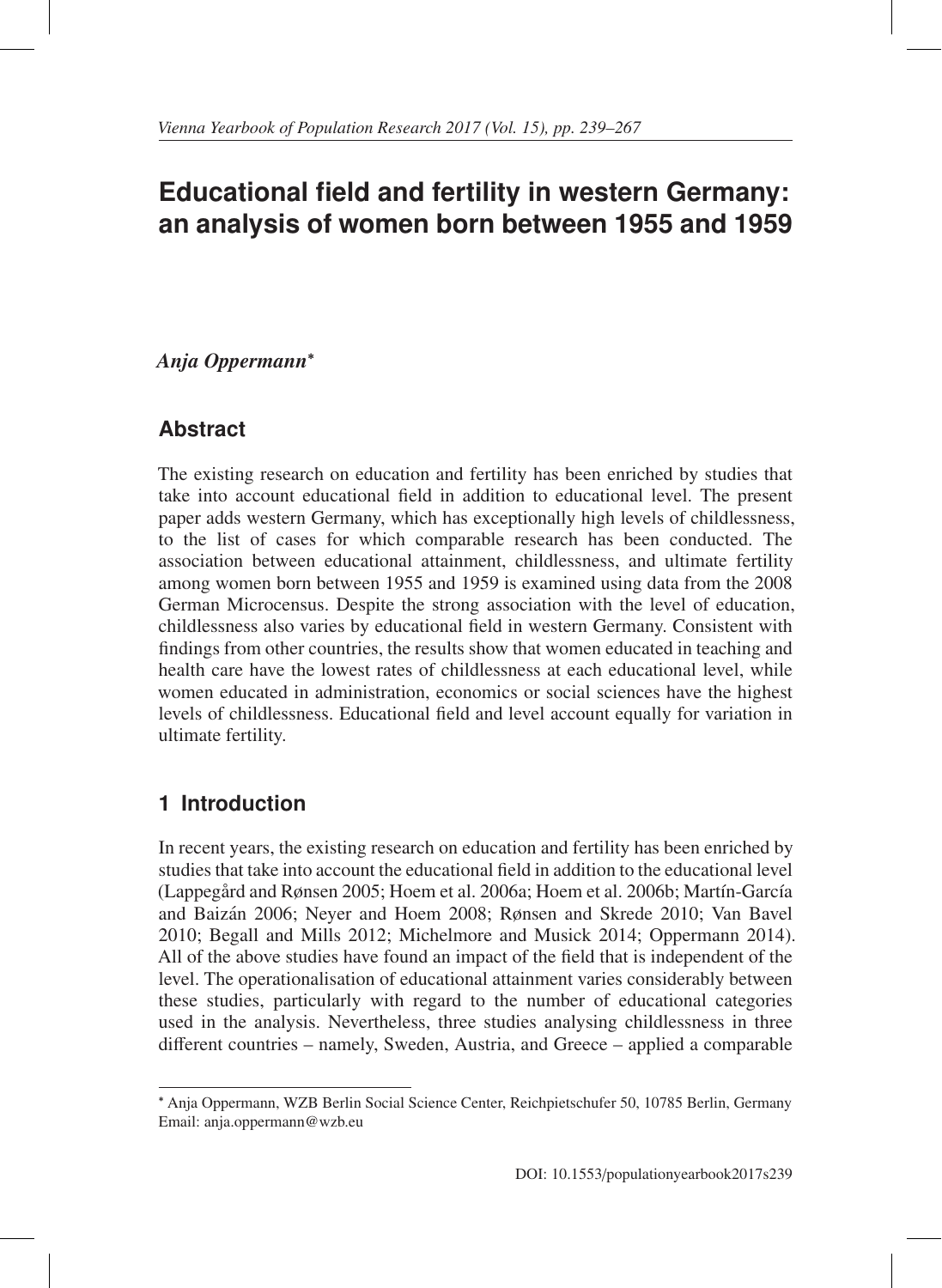setup (Hoem et al. 2006a; Neyer and Hoem 2008; Bagavos 2010). Each study used national register or census data to examine childlessness among women born between 1955 and 1959. The operationalisation approaches were very similar, as each used approximately 60 categories of educational attainment (around 50 in the case of Greece). These categories were based on combinations of educational levels and fields. For Sweden, a companion paper also looked at ultimate fertility (i.e. the average number of children) (Hoem et al. 2006b).

The present paper adds to this existing knowledge by applying a comparable setup to western Germany. While German family policy is somehow similar to that of Austria, fertility is very low in western Germany, and the region has one of the highest rates of childlessness worldwide (Dorbritz 2008). For this reason, the case of western Germany is of particular interest to demographers. The present paper adds to the existing research which has repeatedly shown a strong association between educational level and fertility (e.g. Blossfeld and Huinink 1991; Kreyenfeld 2002; Kreyenfeld and Konietzka 2008). Given this crucial role of the educational level, it is of interest to examine the strength of the impact of the field of education in western Germany, and to compare the impact with that in Sweden, Austria and Greece. So far, relatively little attention has been paid to the possible impact of the field of education on fertility in the western German context. Using data from the German Socio-Economic Panel (SOEP) study, it has been shown that educational field matters for the transition to parenthood for women, but not for men (Oppermann 2014).

In the present paper, data from the  $2008$  German Microcensus<sup>1</sup> on educational attainment and childlessness are treated in a manner comparable to that of the approaches used in previous studies. Additionally, ultimate fertility is examined in accordance with the methodology applied in a study for Sweden by Hoem et al. (2006b). The association between educational field and ultimate fertility in western Germany is explored for the first time. Consequently, the paper also provides reference data for researchers examining the association between education and fertility in the German context.

The focus of this paper is on western Germany rather than Germany as a whole for several reasons: the cohort under examination (women born between 1955 and 1959) were brought up and experienced the majority of their fertile years while Germany was separated into two different countries (the Federal Republic of Germany and the German Democratic Republic). The institutional settings differed considerably – for example, with regard to career opportunities as well as the compatibility of employment and childcare – as did fertility behaviour in the two parts of Germany (Kreyenfeld 2004; Dorbritz 2008; Henz 2008). Moreover, because

<sup>&</sup>lt;sup>1</sup> The full sample of the 2008 German Microcensus was used for the analysis. This was possible because the author was granted on-site access as a guest researcher. The author is very grateful for the kind support of the team at the Research Data Centre of the Federal Statistical Office and the statistical offices of the *Länder* in Berlin-Mitte.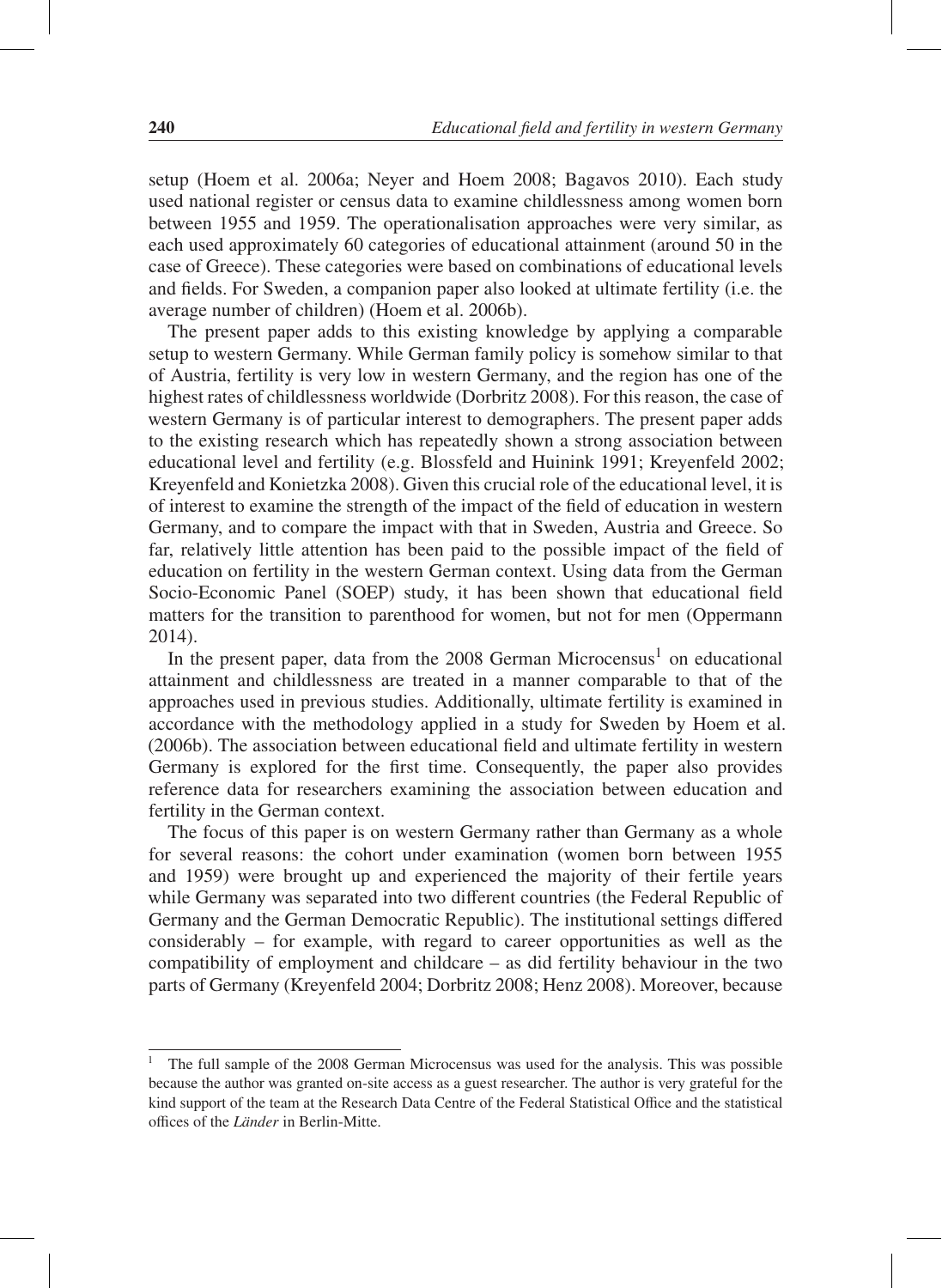fertility behaviour has continued to differ between the two parts of the country since reunification, it is still common to study fertility patterns in eastern and western Germany separately (e.g. Goldstein and Kreyenfeld 2011). While it would be interesting to examine how these different institutional settings are associated with the relationship between educational field and fertility, the number of eastern German cases in the Microcensus do not allow for such a comparison. Although the present paper focuses on western Germany, in Section 6.1.2 some comparisons are drawn for educational lines where the sample for eastern Germany consists of a sufficient number of cases to do so.

In the next section, I discuss the key features of the western German educational system and family policy framework, along with selected research findings. In the subsequent section, I summarise the main arguments for why the educational field is of relevance for fertility behaviour, and relate them to the western German context. In the section on data and methods, I describe the data from the 2008 German Microcensus, and how the analysis is conducted. The analysis focuses on western German women born between 1955 and 1959. I present the main results, and compare the findings for western Germany with those for eastern Germany, and with previous findings from other countries. I conclude with some reflections on these findings, and discuss their implications for further research.

#### **2 The western German context**

In this section, I introduce patterns observed in the western German context that are assumed to be of relevance for the association between education and fertility decisions: namely, the dominant characteristics of the German educational system, family policy, and value orientations. I also describe overall fertility trends and important findings.

One main characteristic of the German educational system is the early tracking of pupils (Shavit and Müller 2000; Jacob and Tieben 2009) after four years of primary school. In general, the flexibility of the educational system is rather low (Kerckhoff 2001). While the proportions of women participating in secondary and tertiary education have been increasing, choices of educational fields are still strongly gender-segregated (Wirth and Dümmler 2004; BMBF 1997; BMBF 2007; Charles and Bradley 2009). For example, women are overrepresented in health care and men are overrepresented in engineering (Charles and Bradley 2009). There is a strong link between the educational system and labour market opportunities (Schneider 2008; Shavit and Müller 2000). It is very common in Germany to earn a qualification that is closely related to a specific occupation, and to remain in this occupation throughout one's working life (Kerckhoff 2001). Numerous occupations are tied to formal educational qualifications (Buchmann and Charles 1995, 85).

In addition to the educational system, family policy measures and dominant value orientations within a country have an impact on fertility behaviour (Henz 2008; Dorbritz 2008; Kravdal and Rindfuss 2008; Blossfeld and Huinink 1991; Hoem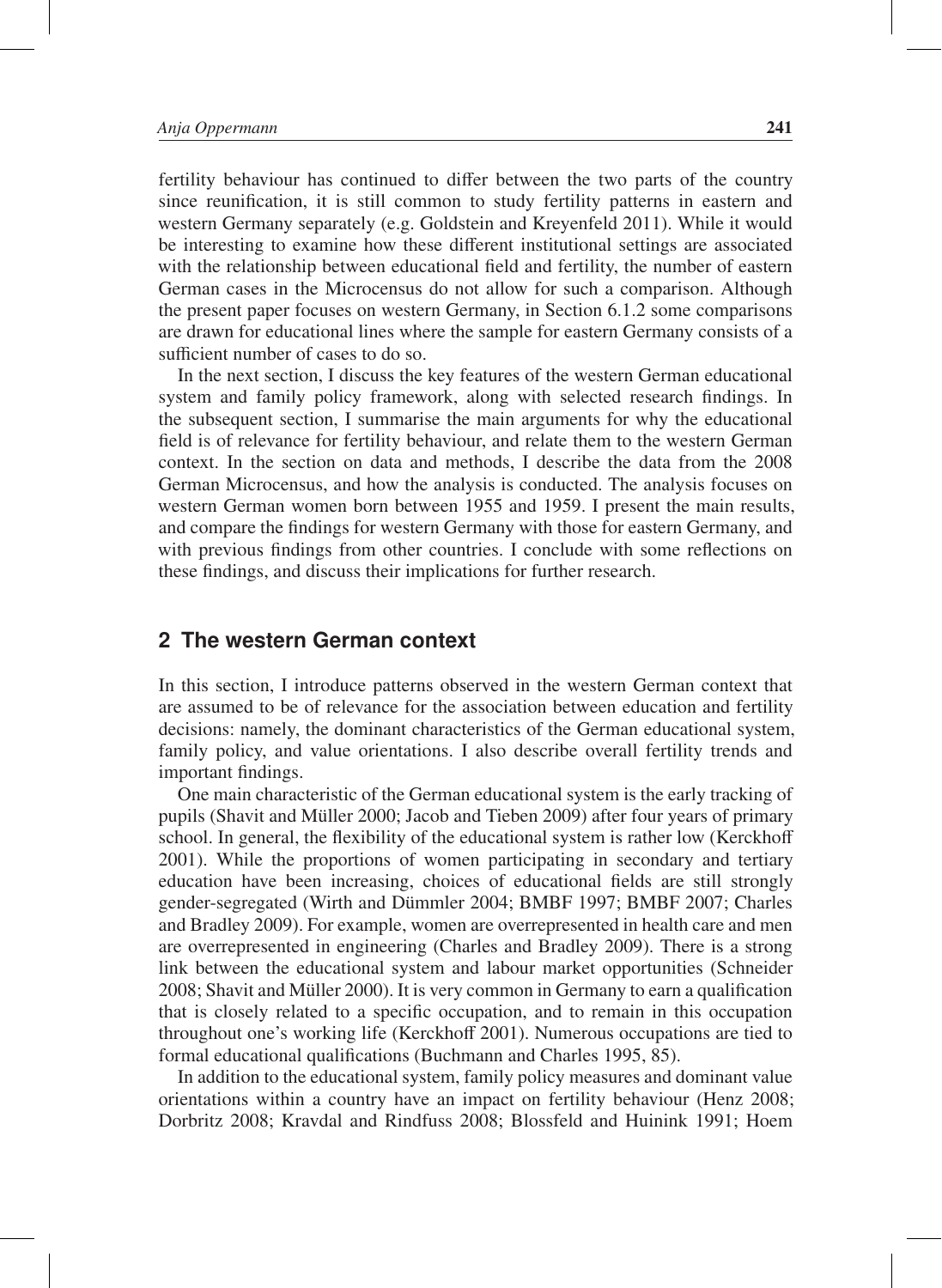et al. 2006a; Hoem et al. 2006b; Kreyenfeld 2002; Gauthier 2007; Brewster and Rindfuss 2000). The most recent developments are not discussed here, since these (for example, the introduction of *Elterngeld* in 2007) occurred after women born between 1955 and 1959 had reached the end of their fertile years. Throughout the fertile years of the cohort under consideration, traditional family attitudes and gender roles prevailed in western Germany (Pfau-Effinger and Smidt 2011; Pfau-Effinger 2012). There was a strong link between marriage and childbearing. In 1990, only 10.05 per cent of children were born to unmarried mothers in the western part of Germany (Dorbritz 2008, 573). Pregnancy was an occasion for marriage (Dorbritz 2008, 573 and 579; Sobotka 2008; Blossfeld and Rohwer 1995; Federkeil 1997).

A traditional division of labour was supported by many features of German family policy at that time. The tax system supported marriage, with or without children. Marriages with one main earner (usually a male breadwinner) benefited the most from a tax policy known as *Ehegattensplitting* (Federkeil 1997, 87; Steiner and Wrohlich 2006; Daly 2000, 91). The lack of full-time day care has hindered compatibility of family and employment, which only recently became a political goal in Germany. Long parental leave, on the other hand, has always been supported financially – with a guaranteed return to the previous job after up to three years<sup>2</sup> of a child's life. Traditionally, day care has mainly been provided by the *Kindergarten*, which is a preschool for children between the ages of three and six that usually offers instruction for four hours a day (Federkeil 1997, 90; Daly 2000, 81; Henz 2008, 1456; Dustmann and Schönberg 2012). Until very recently, day care for children under the age of three or of school age was in short supply3 (Federkeil 1997, 90), which means that the cohort under examination was unable to benefit from developments of the last few years.

Fertility rates in Germany have been below replacement rate since the end of the "Golden Age of Marriage" in the 1960s (Dorbritz 2008, 562; Federkeil 1997, 82). A polarisation between childless women and women who have opted to have more than one child can be observed. Women seem to choose between these two lifestyles as compatibility between family life and employment is low (Dorbritz 2008, 560). The strong impact of education on fertility – particularly on the timing of childbirth, but also on childlessness or ultimate fertility – has attracted considerable attention in light of the low fertility rates in western Germany. Research on this topic has generally shown that women tend to postpone having children until after graduation (e.g. Blossfeld and Huinink 1991; Kreyenfeld and Konietzka 2008; Kreyenfeld 2010). While highly educated women (for whom the opportunity costs

<sup>&</sup>lt;sup>2</sup> Parental leave with job protection was expanded from two to six months in 1979. This protected period was increased to 10 months in 1986, to 18 months in 1990, and to 36 months in 1992 (Dustmann and Schönberg 2012).

<sup>3</sup> The school hours in western Germany are normally in the morning, and only occasionally in the afternoon. Moreover, the start and the end of the school day varies during the week.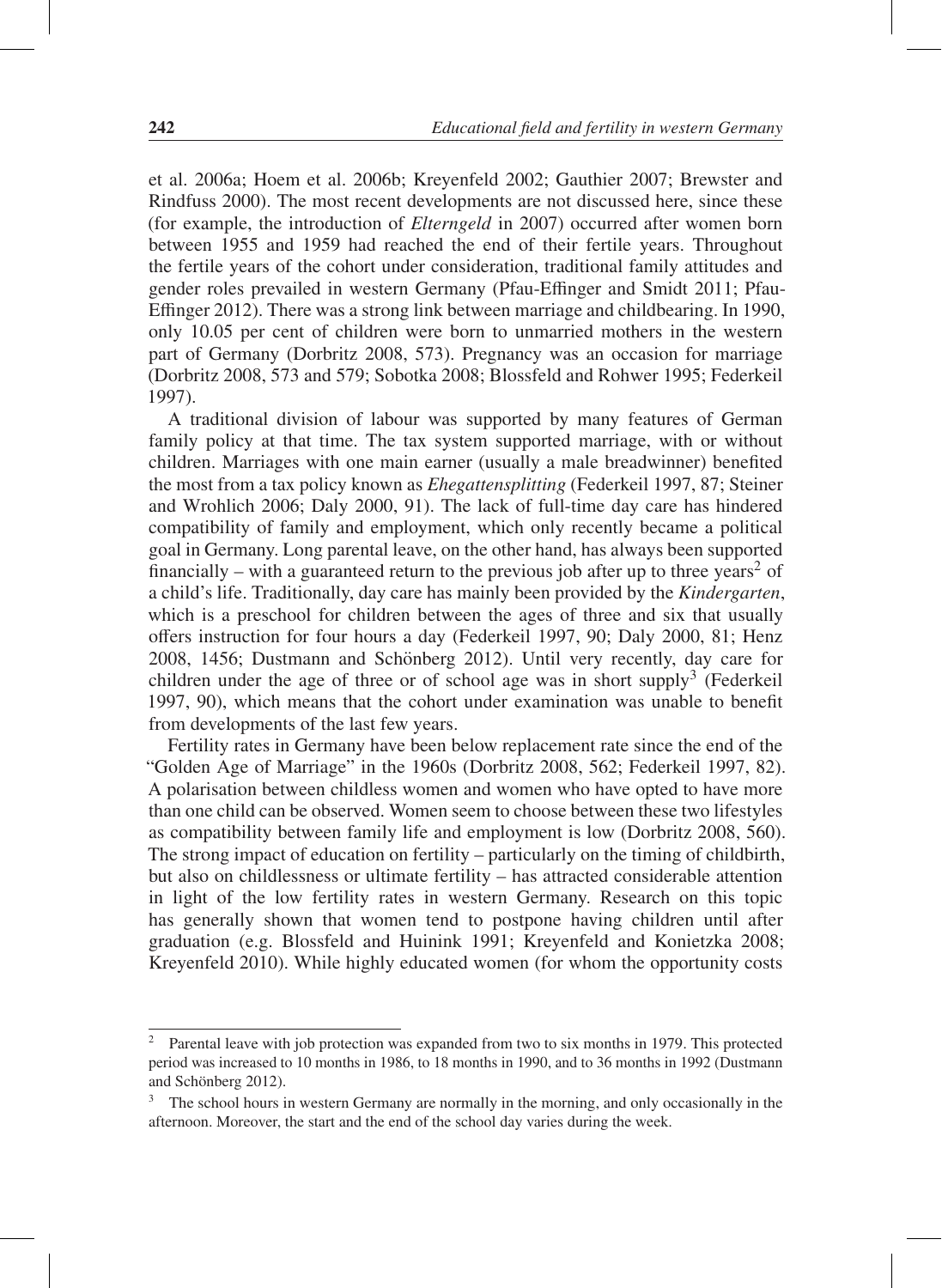of having children are especially high) are more likely to remain childless than less well educated women, highly educated women who ultimately enter motherhood (despite the opportunity costs) tend to have a second child (bifurcation). This pattern is partly attributable to the self-selection of particularly family-prone women into motherhood (Kreyenfeld 2002).

### **3 A brief argument: why the field is of relevance**

The reasons for including the educational field in the analysis of the association between education and fertility are discussed in detail by Hoem et al. (2006a). Here, I highlight the main arguments, and relate them to the western German context. A close link between education and labour market opportunities is assumed. As described above, this link is a particular characteristic of many occupations in western Germany. Educational fields differ in terms of the degree to which the labour market opportunities associated with those fields make reconciling family and career easier or more difficult: flexible working hours and part-time work and high job security are assumed to have a positive effect on compatibility. In western Germany, high compatibility is expected in fields with a high proportion of women, for reasons of both self-selection and a self-reinforcing dynamic: it is assumed that women choose fields with high compatibility of family and employment; and that, at the same time, a high proportion of women in a field will enforce a higher level of compatibility. Educational fields vary with regard to skill depreciation and occupational specificity. Skill depreciation refers to the loss of knowledge due to a temporary break, such as parental leave (Martín-García and Baizán 2006). This risk might be particularly high in technical fields when important developments are missed during a break (Hoem et al. 2006a). Occupational specificity refers to the fact that some educational fields are more likely to lead to a certain occupation than others (Oppermann 2014). Despite the close link between education and occupation in western Germany, fields such as the arts, humanities, or social sciences do not normally prepare people for specific occupations, unlike, for instance, medicine or law.

The above-mentioned characteristics of educational fields are assumed to have an impact on the individual's choice of field. Preferences regarding future lifestyle, particularly in terms of work content and family life, as well as the anticipation of working conditions and compatibility of employment and parenthood, are of relevance for this choice. Especially for women educated in care-related fields, such as teaching and health care, it is assumed that preferences and personality traits simultaneously have an impact on the choice of educational field and fertility behaviour (ibid.). Indeed, this association seems to be independent from country context, as low levels of childlessness have been found repeatedly among women educated in care-related fields across different countries. Thus, this pattern is likely to be observed in western Germany as well. Socialisation is also assumed to play a role in the association between educational field and fertility. The selection of an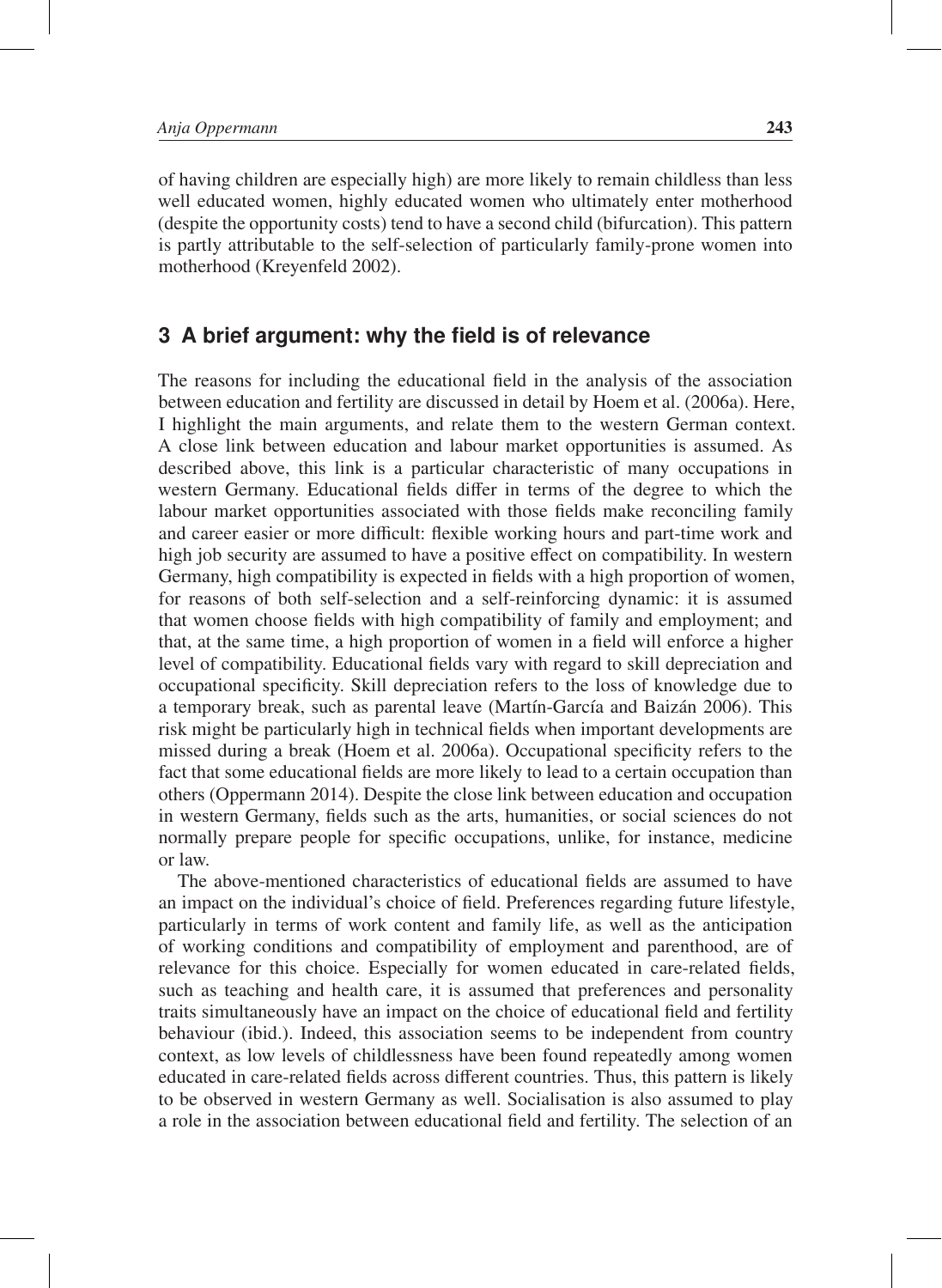educational field affects the social environment during the years spent in education and later in adult life, and this in turn shapes an individual's preferences with regard to childbearing (Martín-García and Baizán 2006; Van Bavel 2010).

#### **4 Hypotheses**

Against the background of the theoretical considerations and the western German context, I expect to find the following:

Given the strong association between educational level and fertility that has been repeatedly shown, I expect to find that the level of education is strongly associated with childlessness. In light of the close link between educational qualifications and occupational opportunities in western Germany, I also expect to observe that the field of education is of relevance for childlessness, but to a lesser extent than the level of education.

For western Germany, I expect women who choose motherhood and are educated in fields with high levels of childlessness to be particularly family-prone. Therefore, I expect to find that mothers in fields with high levels of childlessness have similarly high or even higher numbers of children than mothers in fields with lower levels of childlessness (bifurcation).

Very much in line with findings for other countries, I expect to observe that women educated in care-related fields (teaching and health care) in western Germany have low levels of childlessness, as this association tends to be linked to individual preferences and personality traits, rather than to country context.

In addition, I expect to find that women educated in fields with a high risk of skill depreciation (technology) or with uncertain occupational prospects (humanities, social sciences), as well as in fields with long educational enrolment, have high levels of childlessness.

### **5 Data and methods**

The data source for the present analysis is the 2008 German Microcensus. The Microcensus consists of one per cent of households in Germany.4 Respondents are not normally asked about children, and one can only infer the existence of children from the household composition. In the wave conducted in 2008, female respondents aged 15–75 were asked to respond (voluntarily) to questions about whether they had given birth to a child, and their number of children. The German

<sup>4</sup> While the previous studies on Sweden, Austria, and Greece used register or census data – and, therefore, information on the whole cohort of women born between 1955 and 1959 – this type of data is not available for Germany. The census carried out in 2011 does not include the information required for this analysis.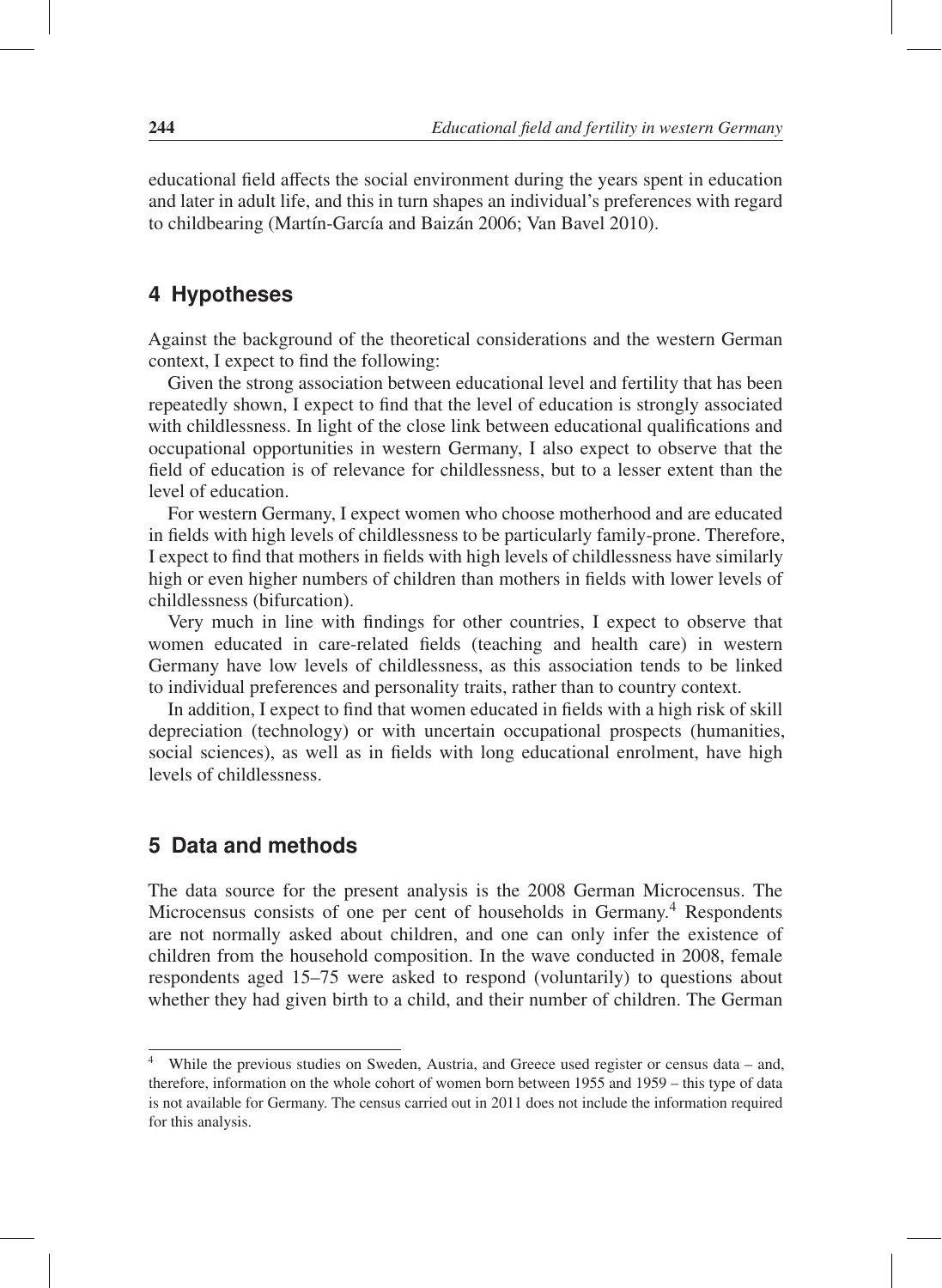Microcensus includes information on each respondent's highest level of education, as well as on his or her educational field; identified through the use of approximately 90 categories. The aim of the present analysis is to provide figures that are comparable to those reported in previous findings. The studies by Hoem et al. (2006a and 2006b) were the first to use such detailed educational categories. The approach to data management Hoem et al. applied to the Swedish data is used as a guide for data management here. Information on the ISCED (International Standard Classification of Education) level of the highest educational degree and on the field of education is used to produce categories that are as similar as possible to those used by Hoem et al. (2006a and 2006b).

Figure 1 shows how the German educational system fits into the ISCED framework, and how the ISCED levels were combined to match the levels used in the analysis by Hoem et al. 2006a and  $2006b$ <sup>5</sup>. For the present analysis, 50 categories of educational attainment are used. The analysis is conducted for women born between 1955 and 1959; i.e. for the cohort examined in the studies on Sweden, Austria, and Greece. The sample is restricted to women living in western Germany in the survey year of 2008. Women in eastern and western Germany differ with regard to their fertility behaviour (Kreyenfeld 2004; Henz 2008; Dorbritz 2008). Thus, ideally, the sample would have been restricted by residence prior to German reunification in 1990.

Unfortunately, however, the German Microcensus does not include information that allows us to identify a respondent's place of residence prior to 1990. Using the current residence is the next-best option; and this approach has been applied in previous studies of Germany (e.g. Wirth 2007; Huinink et al. 2012). The analysis sample consists of 19,879 women. As can be seen in Table A.1 in the appendix, group sizes of educational lines vary, and the results for small groups have to be interpreted with caution. The weights provided by the Microcensus were applied to ensure that the figures presented here are of the highest possible quality. The analysis mainly consists of descriptive and graphical methods (scatterplots). The relationship between educational level and educational field and fertility – i.e. childlessness and ultimate fertility – is explored using two-way analyses of variance.<sup>6</sup>

<sup>&</sup>lt;sup>5</sup> Due to the structure of the German educational system, some groups are not completely identical. For example, teachers in Germany have a university degree (level 6), while some teachers (such as preschool teachers) in Sweden have educational level 5. Also, the information on the field of education does not allow for some of the distinctions made by Hoem et al. For instance, a midwife and a nurse cannot be differentiated, and are both classified as health care specialists. A detailed table on how the educational categories used in the present analysis correspond to those used in Hoem et al. (2006a) is available upon request, as is a Stata do-file on the conditioning of the Microcensus data on educational attainment.

The two-way analyses of variance are conducted with six categories of educational level and eight categories of educational fields. The results are available upon request.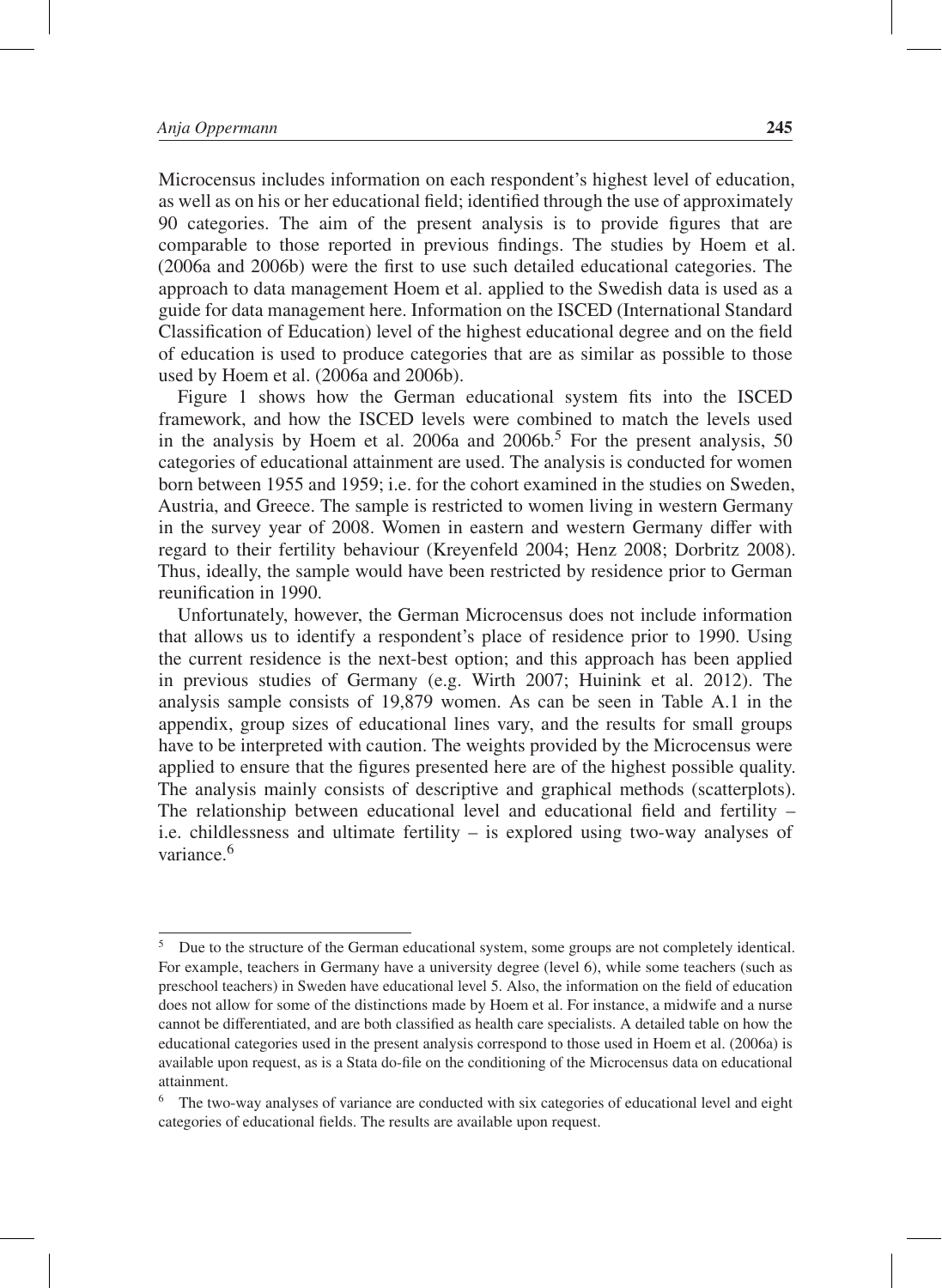

#### Figure 1: German educational system

Source: Own diagram.

## **6 Results**

The following figures and discussions are mainly based on Table A.1 in the appendix.

## 6.1 Childlessness

As was mentioned above, the level of childlessness is high in western Germany, varying from nine per cent among child care workers to 45 per cent among women with a PhD in the social sciences or the humanities. The overall share of childlessness in the sample is 17.8 per cent. Figure 2 shows the main findings on the relationship between educational level, educational field, and childlessness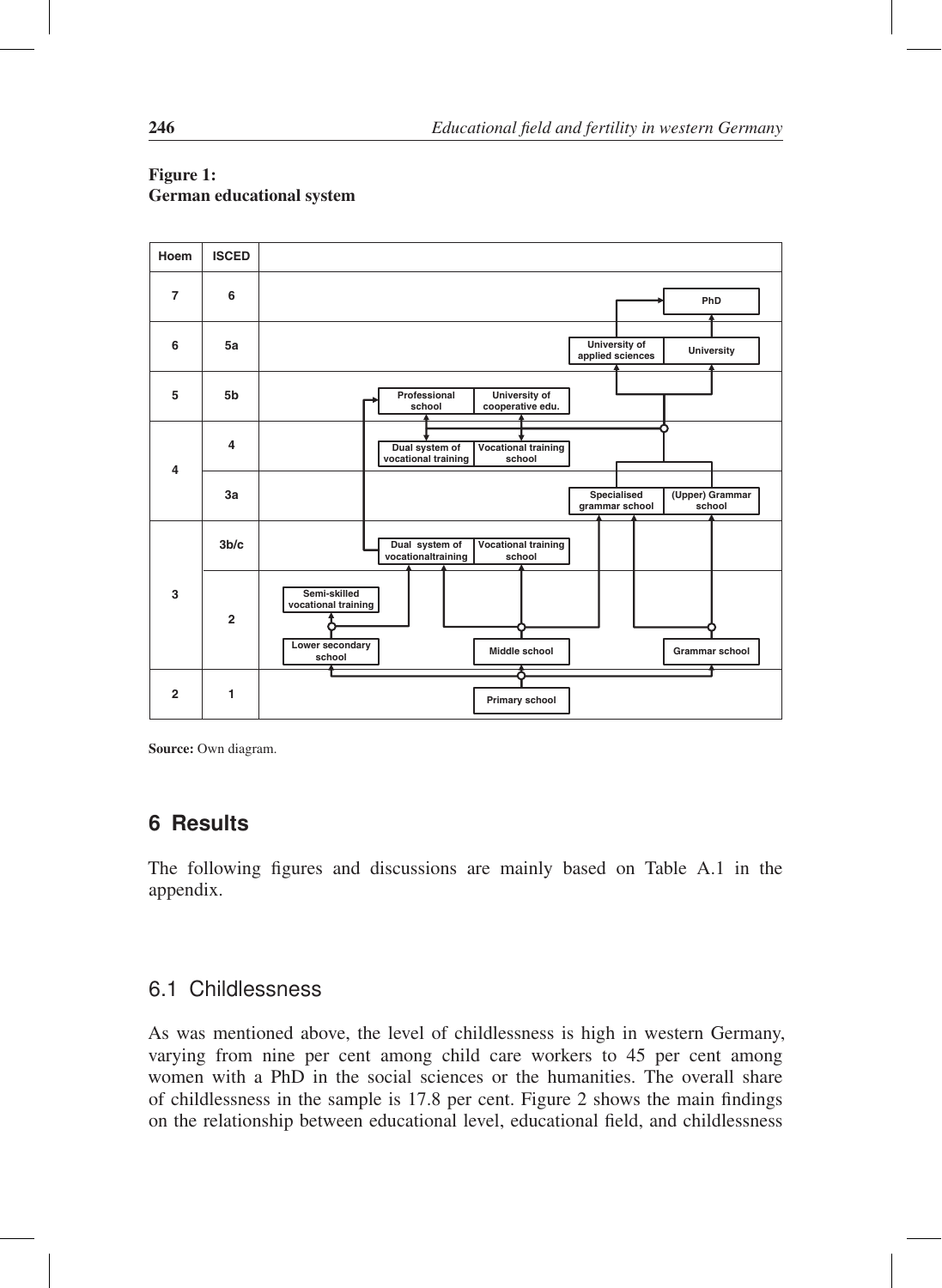



Source: Research Data Centre of the Federal Statistical Office and the statistical offices of the *Länder*, 2008 German Microcensus, own calculations. Source: Research Data Centre of the Federal Statistical Office and the statistical offices of the *L¨ander*, 2008 German Microcensus, own calculations.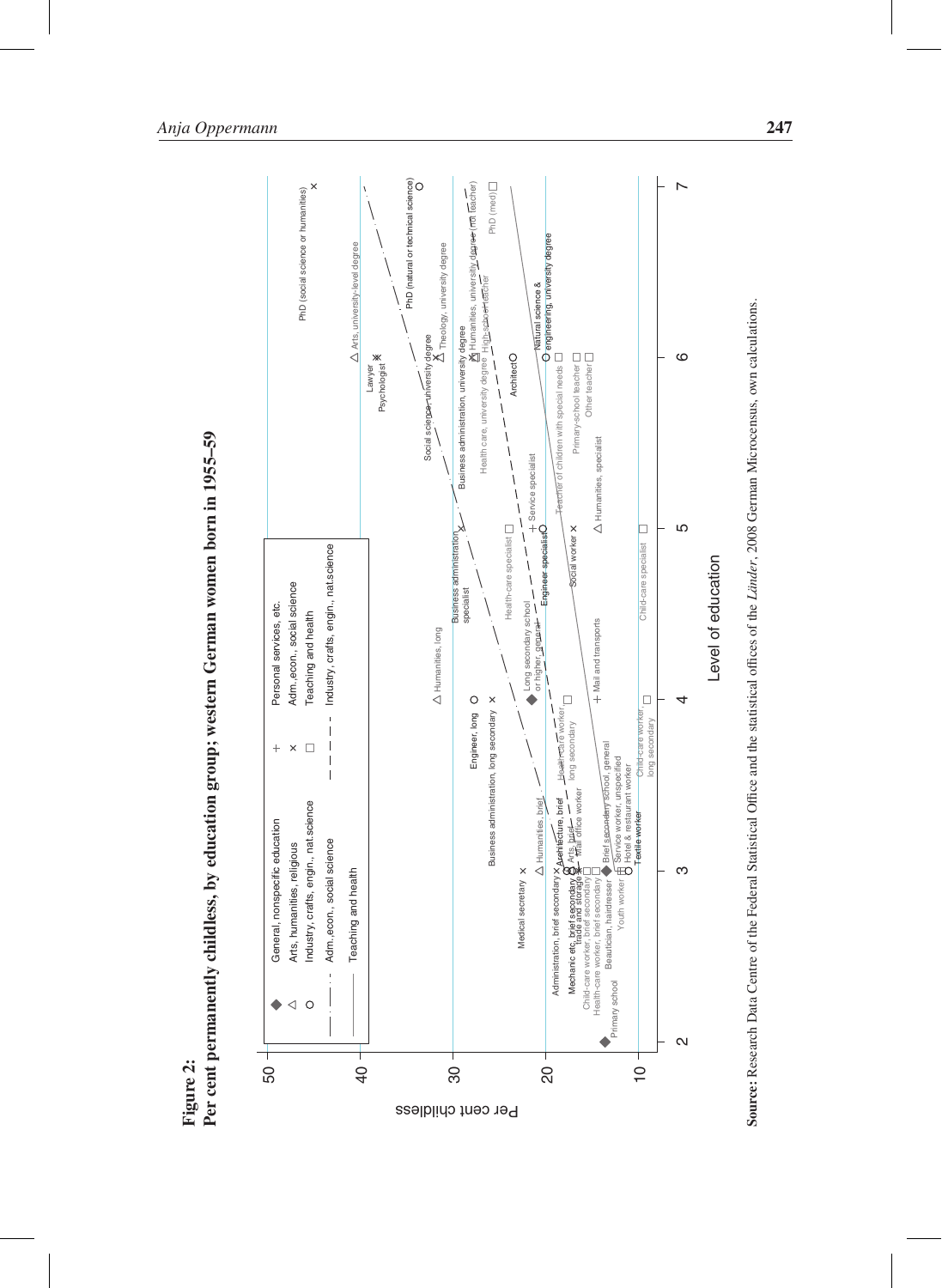among western German women born between 1955 and 1959.<sup>7</sup> Figure 2 clearly shows an association between the field of education and childlessness. It also shows an association between the educational level and childlessness; the trend lines are relatively steep. The margin between the groups with the highest and the lowest rates of childlessness at each educational level increases with a rising level of education. Women educated in teaching and health care are the group with the lowest rates of childlessness at each educational level; while women educated in administration, economics, or the social sciences are the groups with the highest levels of childlessness. Social workers seem to be an exception within this group: their low levels of childlessness are more closely aligned with the group of women educated in teaching and health care. The results for women educated in the arts or the humanities do not show a clear pattern. The rate of childlessness for women with a PhD in medicine is around 26 per cent, while the corresponding figure for women with a PhD in the natural or the technical sciences is approximately 34 per cent. Women with a PhD in the social sciences or the humanities are the group with the highest level of childlessness within the analysis sample.<sup>8</sup> A two-way analysis of variance shows that the level of education accounts for more of the variation in childlessness than the field of education. Table A.2 in the appendix shows the association between educational level and childlessness in the analysis sample.

### 6.1.1 Childlessness and the mean age at completion of education

It is very common in western Germany to postpone the birth of a first child until after graduation. Nevertheless, Figure 3 also shows an association with the field of education. Again, women educated in teaching and health care are among those with the lowest levels of childlessness. While the mean age at completion for women educated as teachers of children with special needs or as psychologists is about the same (30.5 and 30.7, respectively), their rates of childlessness differ considerably. While special needs teachers have a childlessness rate of about 19 per cent, psychologists have a childlessness rate of 38 per cent. Therefore, a higher age

<sup>&</sup>lt;sup>7</sup> In order to make the comparison easier, the layout of Figure 2 resembles the layouts of Hoem et al. (2006a and 2006b) through the use of similar markers. Coloured figures are available upon request. In Figure 2, all of the markers are labelled; while in some of the following graphs, only selected markers are labelled.

<sup>8</sup> In order to examine whether the relationship between educational level, educational field, and childlessness is persistent over time, the two neighbouring cohorts (1950 to 1954 and 1960 to 1964) are examined. The results of this analysis show that the overall level of childlessness has risen from cohort to cohort: 16.3 per cent of the women born between 1950 and 1954, 17.8 per cent of those born between 1955 and 1959, and around 20 per cent of those born between 1960 and 1964 remained childless. Educational level and childlessness are strongly related in each cohort. The pattern of the association between educational attainment (level and field) and childlessness is remarkably similar between the 1955 to 1959 cohort and the 1960 to 1964 cohort. Only the level of childlessness is higher in the latter cohort.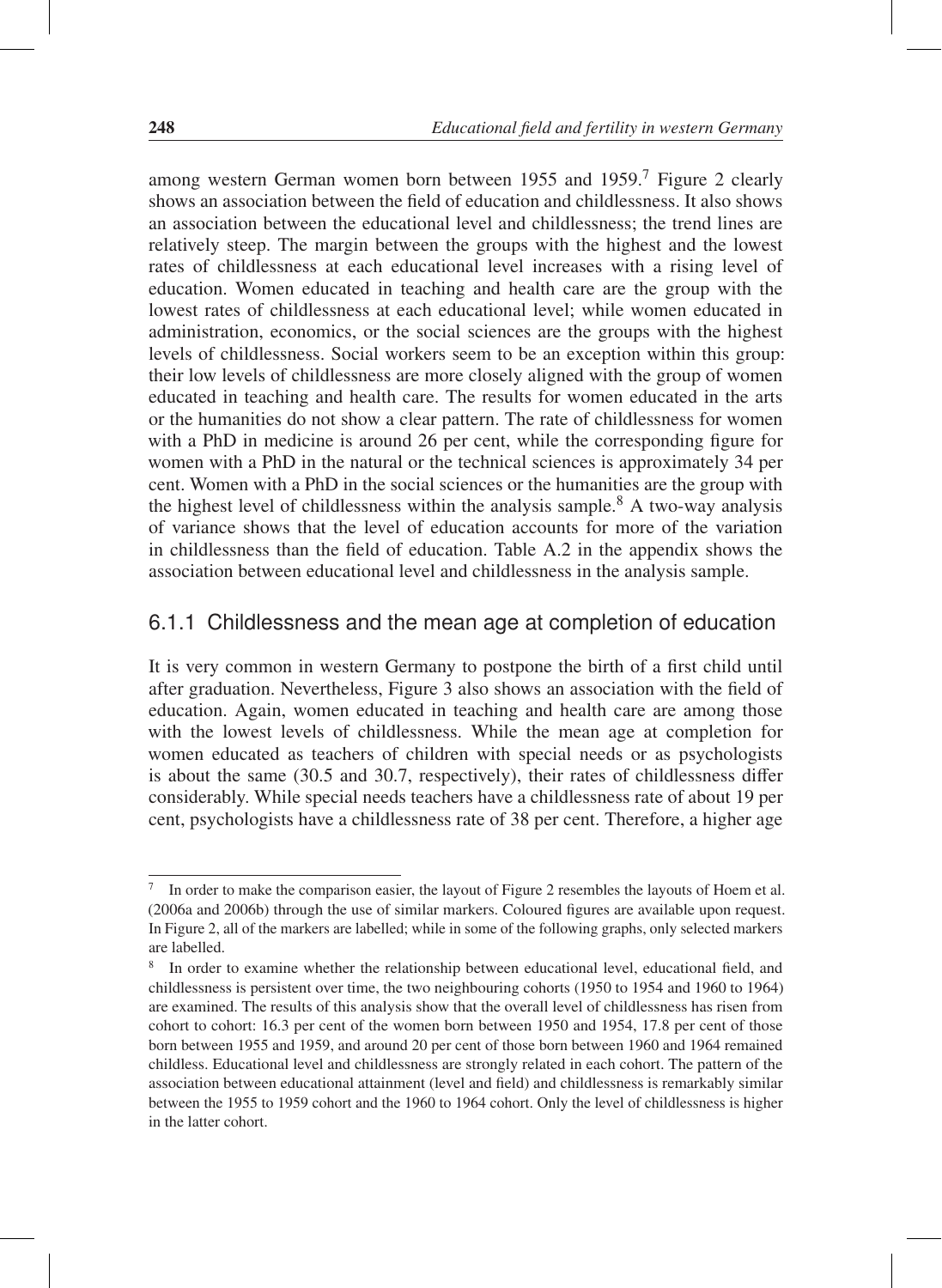

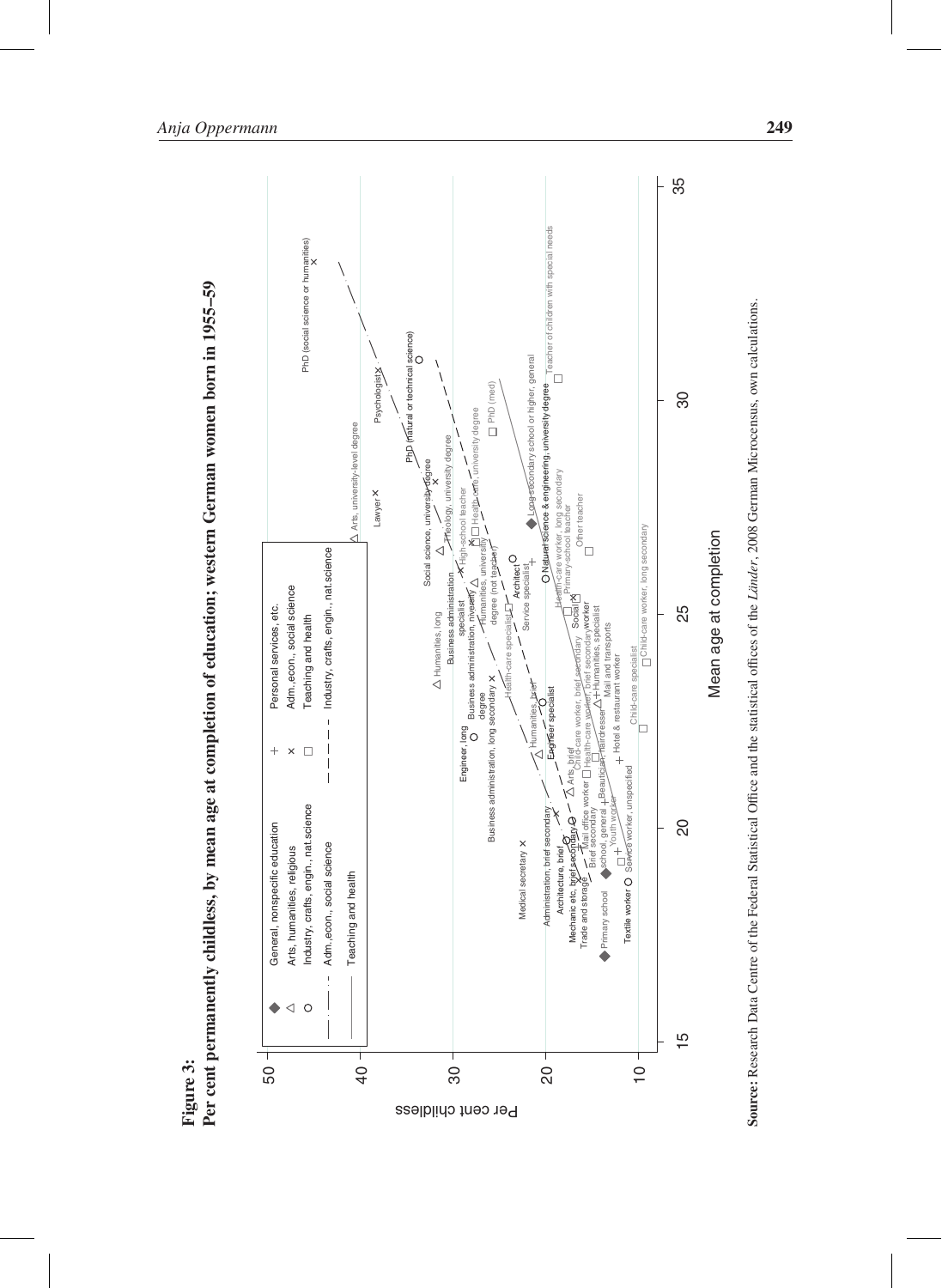at completion of education does not necessarily lead to higher levels of childlessness in western Germany. In some educational fields, it might be easier for women to combine childbearing with educational enrolment than it is in others. Some of the women educated as teachers for children with special needs might have had their first child prior to graduation, whereas women training to become a psychologist may have found it more difficult to have a child before completing their education.<sup>9</sup>

### 6.1.2 Childlessness in eastern Germany

During the years prior to reunification, the patterns of fertility behaviour developed quite differently in East and West Germany. On average, women in the German Democratic Republic (GDR) had their children at an earlier age and were more likely to be unmarried at the time of the first birth than women in West Germany. The overall level of childlessness was also lower in East than in West Germany (Kreyenfeld 2004; Dorbritz 2008).

These fertility trends in the GDR are often explained by the pronatalist policy measures introduced from the 1970s onwards, which provided child allowance and maternity leave. Having a child improved the chances of getting a home, while day care was available and affordable (Dorbritz 2008, 563). Under the political regime of the GDR, women were expected to participate in the labour market as well as to become mothers (Kreyenfeld 2004; Henz 2008). Thus, the institutional settings in the two parts of Germany were very different during the fertile years of the cohort under examination. As Dobritz put it, the choice to have children was easier in the GDR because of the combination of limited life choices and a higher level of social security (Dorbritz 2008, 563). I therefore expect to find that the association between educational level, educational field, and childlessness is less pronounced in eastern than in western Germany. However, like for western Germany, I expect to observe that eastern German women educated in care-related fields (teaching and health care) have especially low levels of childlessness.

The number of cases in the 2008 Microcensus for eastern German women born between 1955 and 1959 are too small to allow for a comparison of the full range of educational lines. Consequently, Table A.3 in the appendix provides a comparison of childlessness levels in eastern and western Germany for those educational lines for which data on at least 50 women in eastern Germany are available.

<sup>&</sup>lt;sup>9</sup> While the Microcensus contains information on the year in which the highest educational degree was received, it does not include information on the age at or the year of the birth of the first child. Given the German educational system described above, and the strong tendency of women to postpone childbirth until after graduation, I would not expect to find that many women had their first child prior to graduation in western Germany. However, this assumption cannot be examined using these data. It cannot be ruled out that educational lines differ with regard to compatibility with having children while in educational enrolment, as findings from Norway and Sweden imply (Lappegård Rønsen 2005; Hoem et al. 2006a).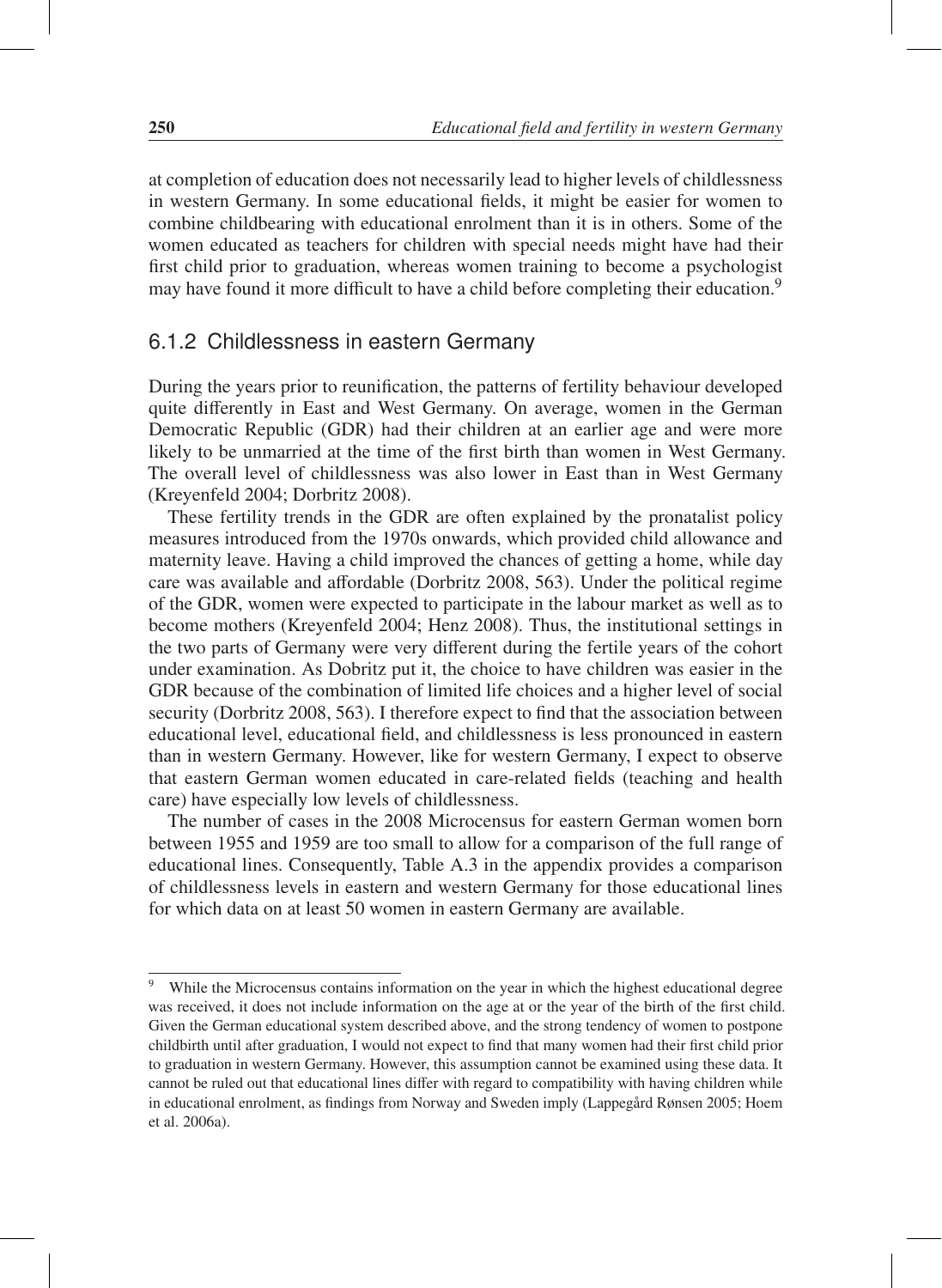The overall rate of childlessness is 7.4 per cent in eastern Germany; and no real association between the level of education and childlessness can be detected. The rate of childlessness is about average for each educational level. Higher childlessness rates can be observed among women who completed primary school only or who hold a PhD; but the sample sizes for both groups are very small (37 and 29, respectively).

In both eastern and western Germany, below-average childlessness rates are observed among women educated in teaching or child care. Childlessness is low among women educated in health care only among those with a low educational level in western Germany, while no clear pattern can be seen in eastern Germany. Women educated in personal services (e.g. hotel or restaurant workers, beauticians, or hairdressers – all educational level 3) have below-average childlessness rates in both parts of Germany. Unlike in western Germany, childlessness among women educated in administration or social sciences is not clearly above-average in eastern Germany. It may be assumed that the high levels of childlessness found among western German women are caused by the low degree of occupational specificity of these educational lines, and the insecurities that derive from this. Apparently, these insecurities were minimised in East Germany.

#### 6.1.3 The findings in an international perspective

The findings of the present analysis add to a set of comparable studies on Sweden, Austria, and Greece (Hoem, et al. 2006; Neyer and Hoem 2008; Bagavos 2010). All of these countries are industrialised, but they differ in terms of their welfare states and family policy regimes. Sweden is known for its social democratic welfare state, generous family policies, and strong emphasis on gender equality (Gauthier 2002). Greece is among the group of countries with a southern European family policy framework, which is characterised by low benefit levels and a range of private and public incentive schemes (ibid.). The geographical neighbours western Germany and Austria are known for their conservative family policies oriented towards a traditional division of labour between men and women (ibid.). The two countries also have quite similar educational systems, especially in terms of the early tracking of students and the "dual system of vocational training" (Schneider 2008; Neyer and Hoem 2008). The findings for western Germany should therefore be more similar to those for Austria than for Sweden or Greece.

However, there are some important differences between western Germany and Austria. Whereas western Germany is more urbanised, the agricultural sector is more important in Austria than in western Germany (United Nations 2013; STATISTICS AUSTRIA 2013). Tourism and related occupations also play a greater role in Austria than in Germany (STATISTICS AUSTRIA 2013). On the other hand, the degree of gender segregation among educational fields is higher in Germany than in Austria (Charles and Bradley 2009).

In both Sweden and Austria, the overall childlessness rate among women born between 1955 and 1959 is about 15.7 per cent. Across the four countries, the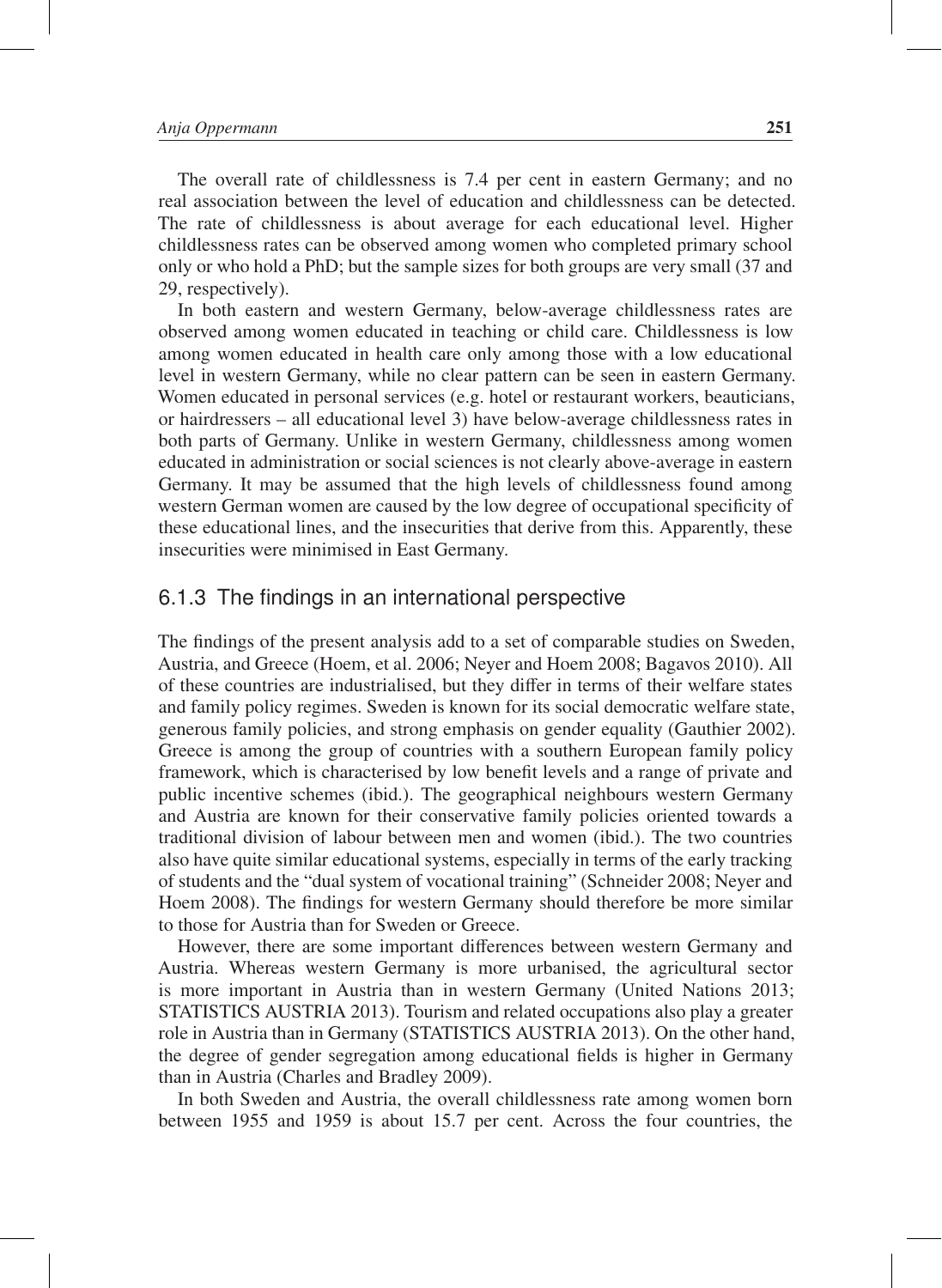childlessness rate is lowest among this cohort in Greece, at 12.3 per cent; while the childlessness rate is highest in western Germany, at 17.8 per cent.

A strong correlation between educational level and childlessness is observed in western Germany, Austria, and Greece. In Austria and western Germany, the level of education accounts for more variance in childlessness than the field of education. In Greece, both are equally important; while in Sweden, the field is even more important than the level.

When comparing the patterns of childlessness across the four countries, the similarities are more striking than the differences. A correlation between the field of education and childlessness can be seen in all four countries, with low rates of childlessness in the fields of teaching and child care. High rates of childlessness are found among women educated in administration and the social sciences. Women educated in health care have low rates of childlessness in Sweden and western Germany, but high rates in Austria and Greece. A clear pattern of high childlessness among women educated in engineering and the natural sciences can be seen in Greece, but not in Sweden, Austria, or western Germany.

Furthermore, I expected to find that levels of childlessness are high among western German women educated in the arts, the humanities, and religion. However, the results do not show a clear pattern. Childlessness among this group varies between 14 per cent (for those specialising in the humanities) to 41 per cent (for those with a university degree in the arts). The latter result is in line with findings from Sweden, but the generally high childlessness rate among this group in Sweden as well as in Austria is not found in western Germany. Uncertain career prospects are assumed to be behind the high rates of childlessness in this group in Sweden. In western Germany, dropping out of the labour market and becoming a mother and a housewife might have been an attractive option for women in these fields. In other words, these women might have opted for the latter choice to avoid the difficulties associated with the former choice. In all of the countries analysed, women educated in the fields of administration, economics, or the social sciences have medium to high rates of childlessness.

Childlessness among women educated for a service job in a hotel or restaurant is low in Austria and western Germany, but is high in Sweden. While the finding for Sweden is explained by working conditions, such as unusual working hours that are difficult to combine with family life; these working conditions might have prompted German women to leave the labour market to become mothers and housewives. It has also been pointed out that in Austria, women educated for jobs in hotels or restaurants might be working in family businesses offering enough flexibility to combine parenthood and employment (Neyer and Hoem 2008). Among women educated in agriculture, the childlessness rate is low in Austria, while Sweden and western Germany are more or less on a par. As was mentioned above, both sectors are more important in Austria than in western Germany, and therefore contribute to the overall level of childlessness to a greater extent.

The relationship between educational attainment and childlessness observed in western Germany is most similar to the relationship observed in Sweden, although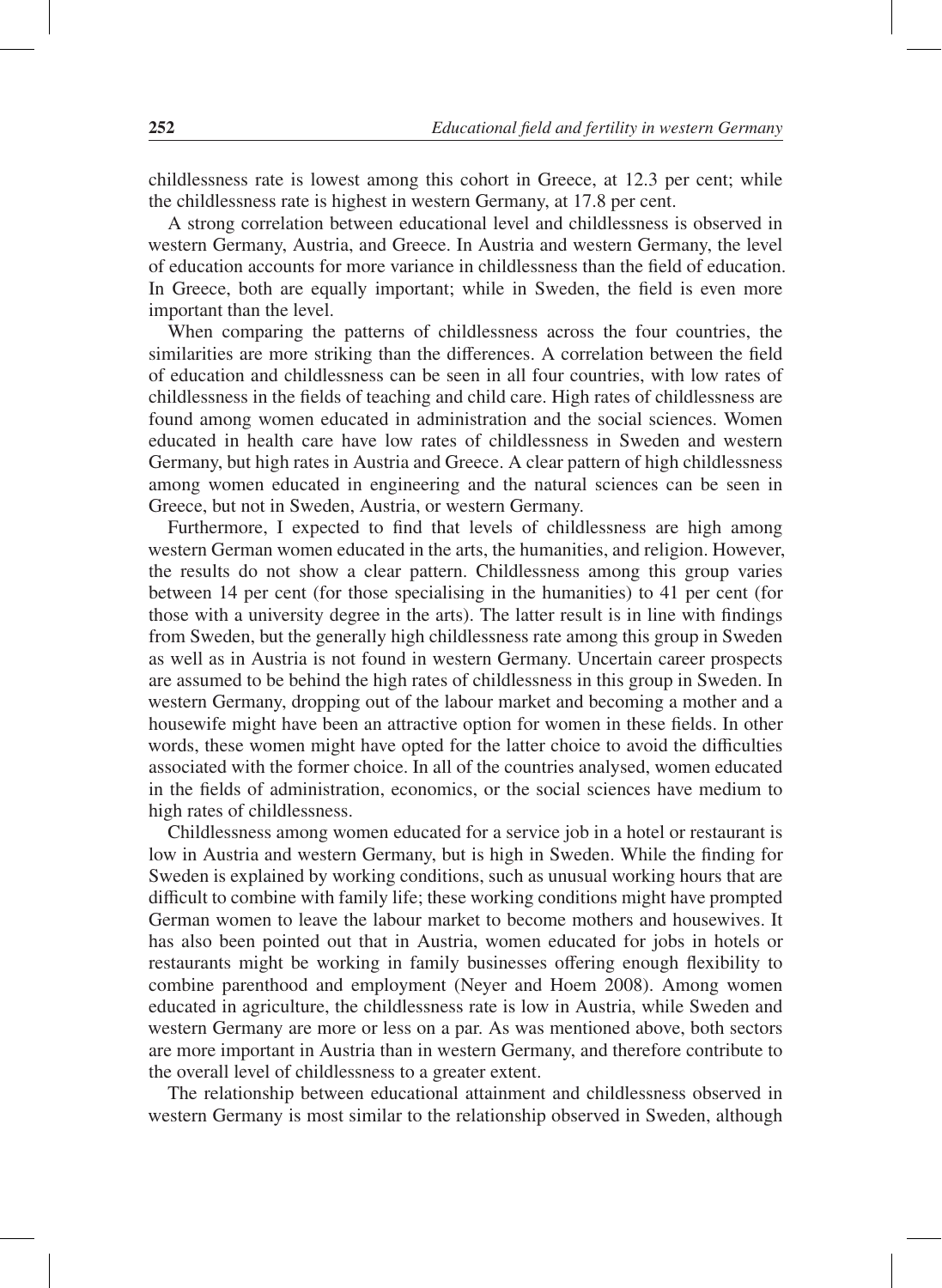in western Germany the impact of the level of education is greater and the overall level of childlessness is higher than in Sweden. Differences in the patterns of childlessness observed in Austria and in western Germany are probably mainly attributable to the larger roles played by tourism and agriculture in Austria. Greece is unique in many ways, but the high childlessness rate among women holding a PhD is very similar to that in western Germany.

#### 6.2 Ultimate fertility

Figure 4 shows the relationship between educational level, educational field, and ultimate fertility for western German women born between 1955 and 1959.<sup>10</sup> The most striking feature of this relationship is that women with low educational levels (primary school, level 2) have high levels of ultimate fertility. On average, women educated only to primary school level have about 2.5 children; 71 per cent have two or more children, and among those who enter motherhood the average number of children is 2.9. Childlessness in this group is low (14 per cent), but not exceptionally so; many groups with higher levels of education have lower rates of childlessness. However, no other group has an ultimate fertility rate that is even close to that of this group. Education at this level includes little or no specific labour market qualifications. It might be the case that the low labour market potential of these women encouraged them to opt for a traditional division of labour, and to focus on housework and child care while their partner provided for the financial needs of the household as male breadwinners.

Figure 4 shows, as expected, that ultimate fertility decreases with an increasing level of education. It also shows an association with the field of education in the expected order, but this association seems to be less pronounced than it is for childlessness. Again, social workers are exceptions in their group, and are more comparable to teachers and health care workers. Although this is the group with the highest ultimate fertility; with the exception of educational level 2, ultimate fertility for the other educational lines is at the same level. The ultimate fertility levels of women in teaching and heath care do not deviate from general trends as much as expected, given the low levels of childlessness found for this group in western Germany. In Sweden, this group has the highest ultimate fertility at each level of education. The ultimate fertility levels of women in the arts and humanities do not display a clear pattern. Members of this group have relatively high levels of childlessness, but women educated in theology are among the women at educational level 6 with the highest ultimate fertility.

A two-way analysis of variance shows that educational level and educational field account equally for variation in ultimate fertility. When childlessness and ultimate fertility are compared, it becomes clear how strongly these two factors are

<sup>10</sup> The association between educational attainment and ultimate fertility does not change between the three cohorts: 1950 to 1954, 1955 to 1959, and 1960 to 1964.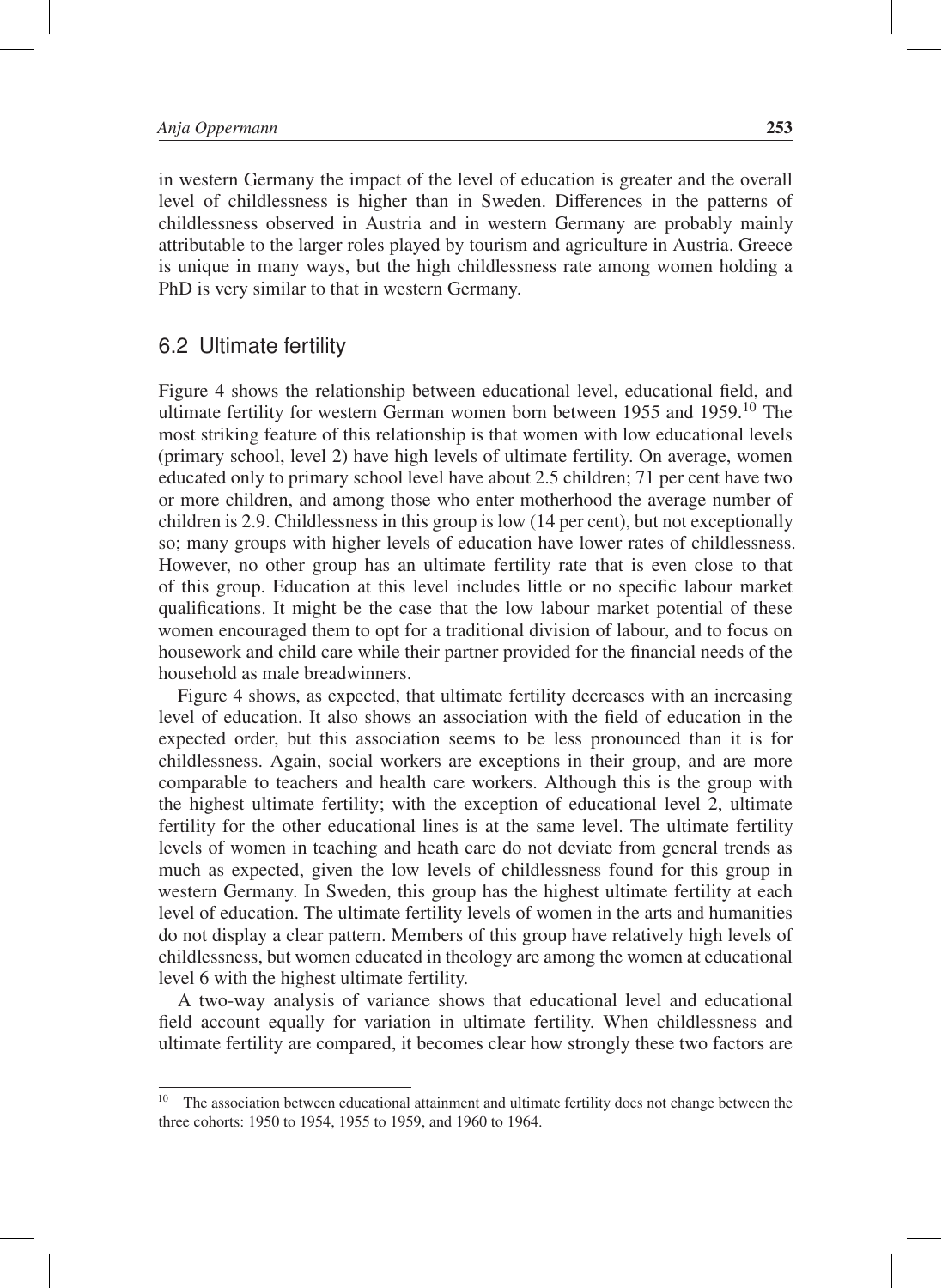

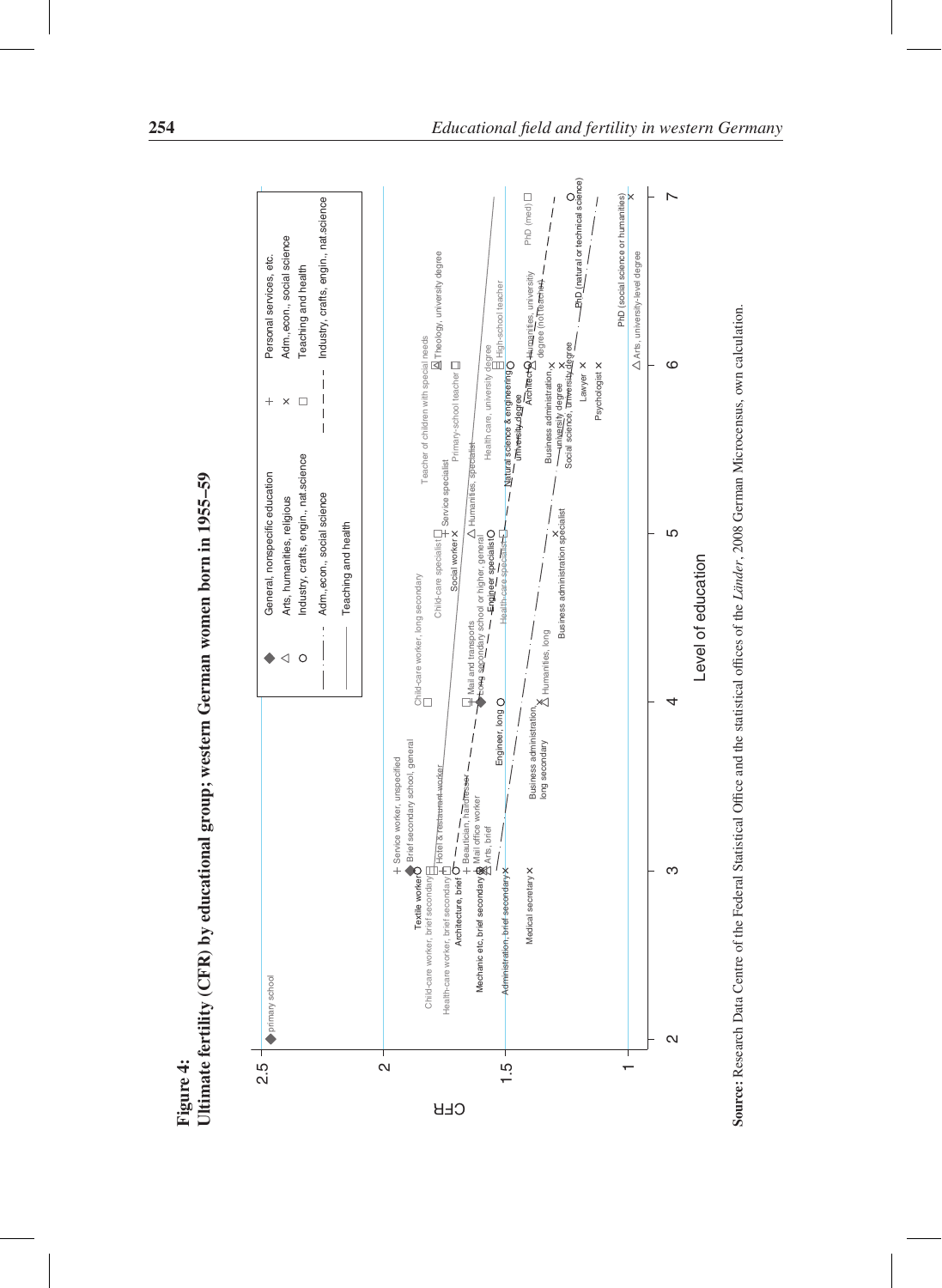related. The first group is again women with primary school education only. These women are notable for their low rates of childlessness, and particularly for their exceptionally high levels of ultimate fertility. The second group consists of women educated in theology. Given their rather high rates of childlessness, their relatively high levels of ultimate fertility come as a surprise. This becomes even more obvious when comparing ultimate fertility levels and the number of children born to those women who become mothers.

The average number of children born to women educated in theology is 1.8, but the average number of children born to those who became mothers is 2.6 (while the childlessness rate is about 31 per cent). This result resembles the finding for Sweden of a bifurcation between women who are childless and women who go on to have a relatively large number of children after entering motherhood. Contrary to expectations, this is the only group among whom such a polarisation pattern is found. I had expected to find that a low compatibility of childbearing and rearing within an educational line would lead to high childlessness among women educated in these lines. I had also expected to observe that women who chose to become mothers despite this lack of flexibility are particularly family-prone (as Kreyenfeld (2002) puts it). This family proneness should have increased the probability of these women having a second child. The findings of the present analysis imply that family proneness and the choice of educational field are closely related.

#### **7 Discussion and conclusion**

The main finding of this analysis is that despite the strong association between educational level and childlessness in western Germany, the educational field is also of importance. The field and the level of education account equally for variation in ultimate fertility. The strong impact of the educational level on childlessness was expected, but the strength of the effect of the field is more pronounced than anticipated.

The present analysis shows that at all educational levels, women educated in teaching and child care have exceptionally low rates of childlessness in western Germany. Low rates of childlessness among these women have also been observed in Sweden, Austria, and Greece. These findings are in line with the assumption that, in this group, the choice of an educational field is an expression of preferences or even of personality traits that are independent of the institutional context. This assumption is further supported by similar findings from eastern Germany.

I had expected to find a high level of childlessness among graduates in industry crafts, engineering, and the natural sciences, due to the high risk of skill depreciation associated with breaks in employment in these fields. This cannot be confirmed, as childlessness among these graduates was found to be at a medium level, and this pattern was only observed in Greece, but not in Sweden or Austria. I had also expected to observe a high level of childlessness among western German women educated in the humanities or social sciences. While no clear pattern was found for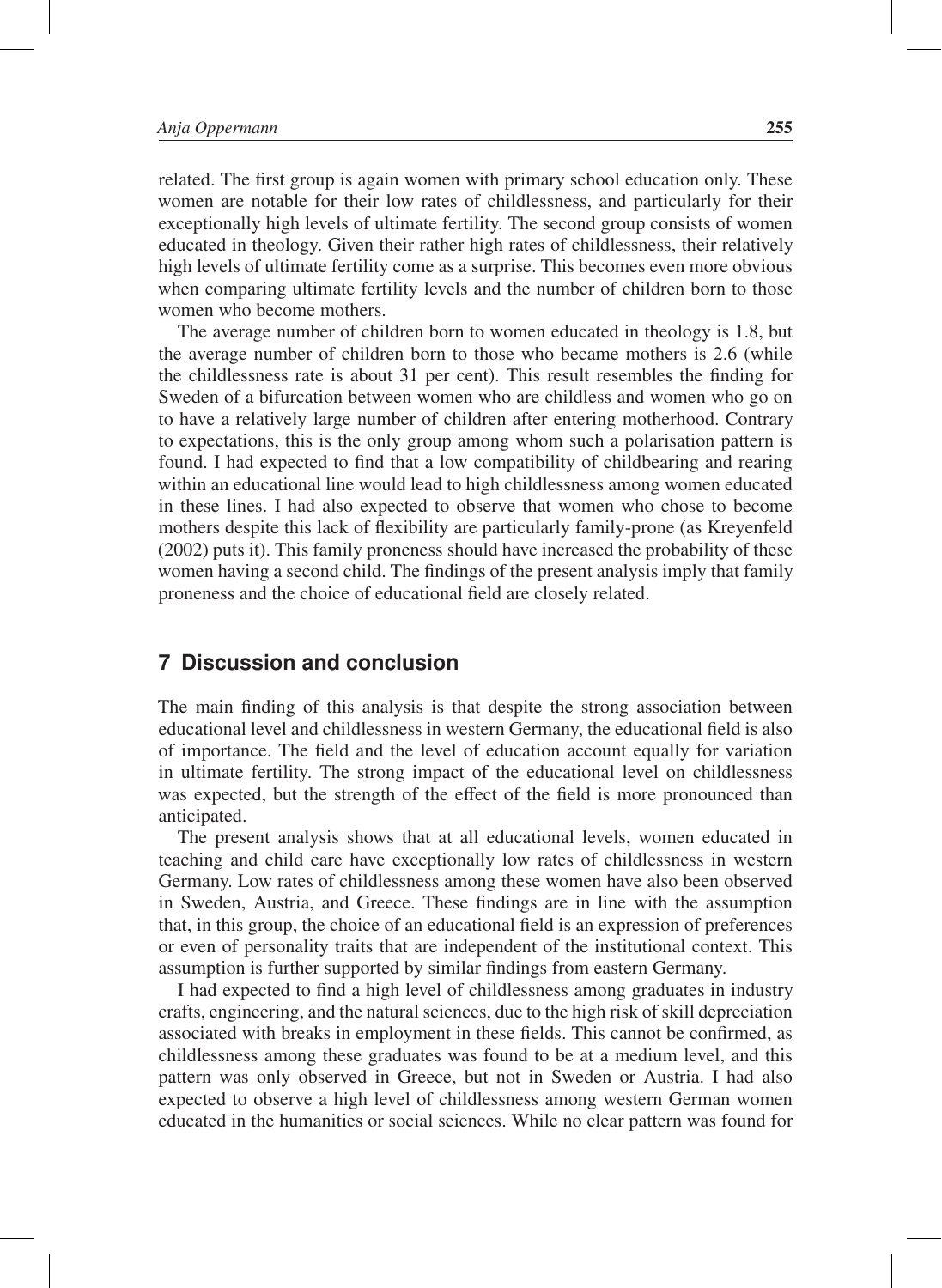the first group, a high rate of childlessness was found for the second group. This observation for women educated in the social sciences is consistent with the results for Sweden, Austria, and Greece. The findings for Sweden, Austria, and Greece are based on register or census data; while the findings for Germany are from a representative sample of one per cent of households in Germany. Despite the large sample size, these findings are less reliable than the results for the whole cohort, particularly for educational lines consisting of a small number of respondents.

As expected, I found that a higher mean age at completion of education is associated with higher rates of childlessness. Very interestingly, an association with the field is also observed: a higher age at completion does not necessarily lead to higher levels of childlessness in western Germany. One can only speculate about the possible causes for this finding, as the data do not allow for further examination. It is possible that it is easier in some educational fields than in others to have children while enrolled in education. It is also possible that women educated in fields such as teaching and health care (the field with the weakest association between mean age at completion and childlessness) 'catch up' with having children soon after graduation. If this is the case, differences in the school-to-work transition and aspects of job security may play an important role.

The associations between educational level, educational field, and ultimate fertility resemble those observed for childlessness. The number of children decreases as the level of education increases, but differences between fields are also observed. The number of children is highest among women educated in teaching or health care. However, this group does not stand out as prominently as might be expected due to the low levels of childlessness among its members.

The only educational line for which a bifurcation between childlessness and the number of children born to those women who do become mothers can be observed is theology (university degree). I had expected to find that women educated in fields with high rates of childlessness who opted for motherhood are very family-prone, and that this family proneness would have a positive impact on the probability of having further children. However, this was not confirmed in the present analysis. For western Germany, it has repeatedly been shown that women with high educational levels are less likely than less well educated women to enter motherhood. However, highly educated women who become mothers have a tendency to have more than one child (Blossfeld and Huinink 1991; Kreyenfeld 2002). This pattern is partly attributable to the previously discussed family proneness of these women (Kreyenfeld 2002). The findings of the present analysis imply that the educational field also plays a major role in the association between educational attainment and fertility behaviour. The choice of an educational field such as teaching or health care might be an expression of family proneness. Therefore, including the educational field in the analysis of the association between education and fertility should increase our understanding of this relationship.

The main finding of the present analysis is that there is an association between the field of educational attainment and fertility in western Germany. Across countries, similarities and differences in this pattern can be observed. The differences are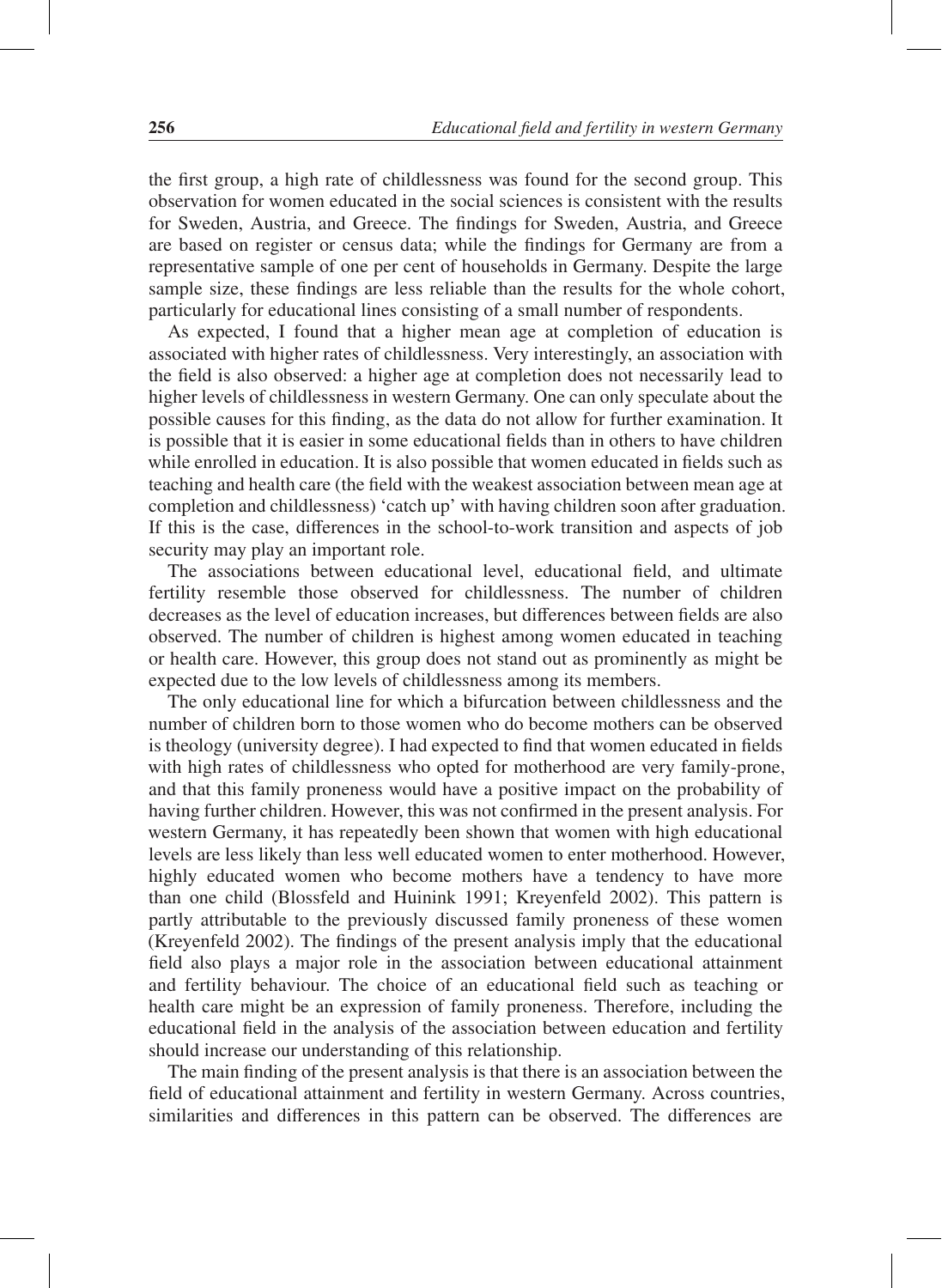attributable to variation in institutional settings, and match these settings. Given the differences in the institutional settings, the similarities between the countries are much more remarkable.

#### **Acknowledgements**

The author is grateful for helpful comments from Karsten Hank, two anonymous reviewers and the editors, as well as for a scholarship from the Research Training Group SOCLIFE at the University of Cologne, funded by the German Research Foundation (DFG) (GRK 1461).

#### **References**

- Bagavos, C. 2010. Education and childlessness: The relationship between educational field, educational level, employment and childlessness among Greek women born in 1955– 1959. *Vienna Yearbook of Population Research* 8: 51–75. DOI: 10.1553/populationyearbook2010s51.
- Begall, K. and M. C. Mills 2012. The influence of educational field, occupation, and occupational sex segregation on fertility in the Netherlands. *European Sociological Review*. DOI: 10.1093/esr/jcs051.
- Blossfeld, H. and J. Huinink 1991. Human capital investments or norms of role transition? how women's schooling and career affect the process of family formation. *American Journal of Sociology* 97(1): 143–68.
- Blossfeld, H. and G. Rohwer 1995. West Germany. In *The new role of women. Family formation in modern societies*, ed. H. Blossfeld, 56–76. Boulder: Westview Press.
- BMBF 1997. Berufsbildungsbericht 1997. Berlin: Bundesministerium für Bildung und Forschung. http://www.bmbf.de/pub/bbb\_97.pdf.
- BMBF 2007. Berufsbilungsbericht 2007. Berlin: Bundesministerium für Bildung und Forschung. http://www.bmbf.de/pub/bbb\_07.pdf.
- Brewster, K. L. and R. R. Rindfuss 2000. Fertility and women's employment in industrialized nations. *Annual Review of Sociology* 26: 271–96. DOI: 10.1146/annurev.soc.26.1.271.
- Buchmann, M. and M. Charles 1995. Organizational and institutional factors in the process of gender stratification: comparing social arrangements in six European countries. *International Journal of Sociology* 25(2): 66.
- Charles, M. and K. Bradley 2009. Indulging our gendered selves? Sex segregation by field of study in 44 countries. *American Journal of Sociology* 114(4): 924–76.
- Daly, M. 2000. *The gender division of welfare: the impact of the British and German welfare states*. Cambridge: Cambridge University Press.
- Dorbritz, J. 2008. Germany: family diversity with low actual and desired fertility. *Demographic Research* 19: 557–97.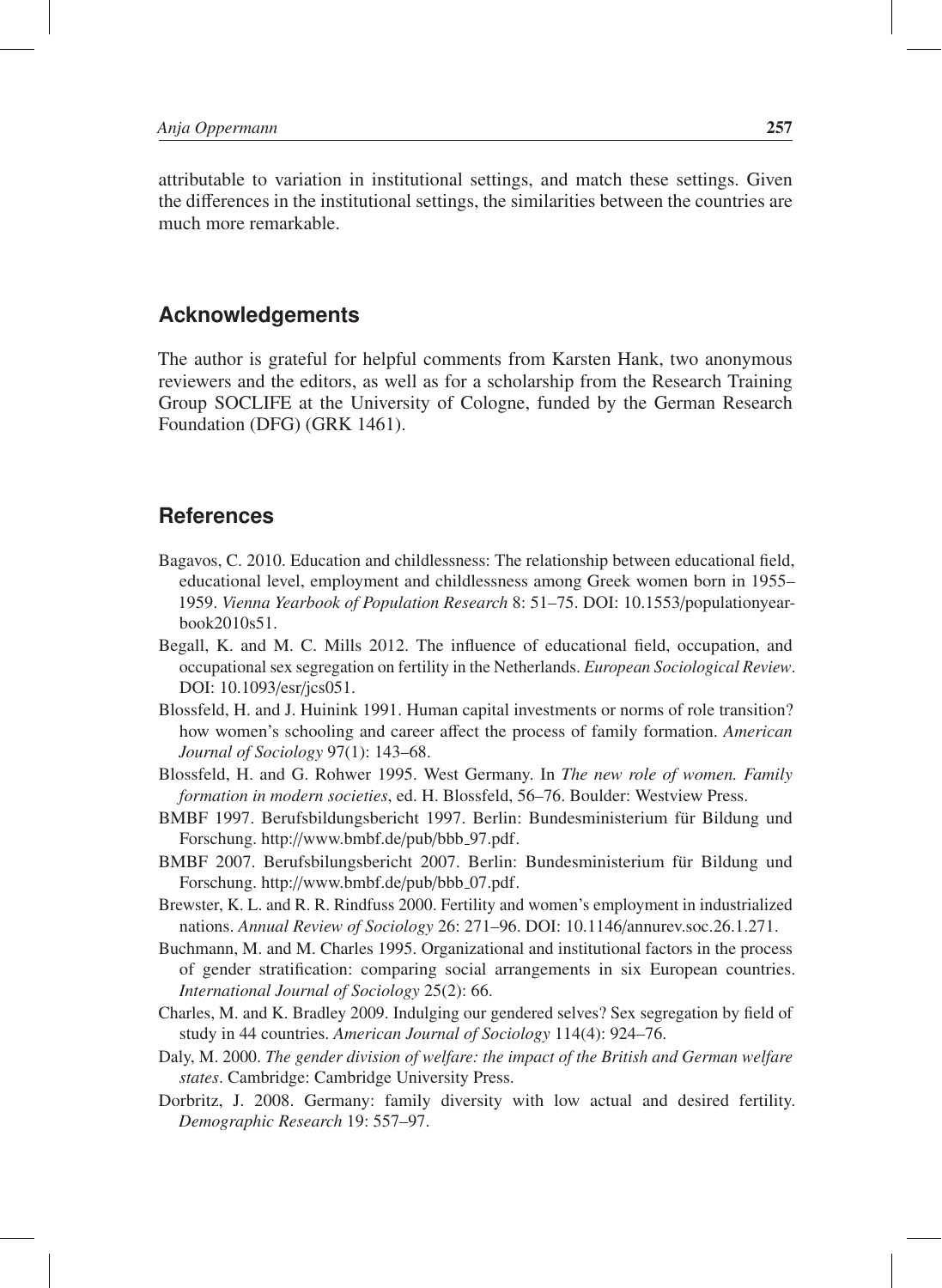- Dustmann, C. and U. Schönberg 2012. Expansions in maternity leave coverage and children's long-term outcomes. *American Economic Journal: Applied Economics* 4(3): 190–224. DOI: 10.1257/app.4.3.190.
- Federkeil, G. 1997. The federal republic of Germany: polarization of family structure. In *Family life and family policies in Europe, Volume 1, Structures and trends in the 1980s*, eds F.X. Kaufmann, A. Kuijsten, H.-J. Schulze and K. P. Strohmeier, 77–113. Oxford, UK: Clarendon Press.
- Gauthier, A. H. 2002. Family policies in industrialized countries: is there convergence? *Population (English Edition)* Vol. 57 (3): 447–74. DOI: 10.3917/pope.203.0447.
- Gauthier, A. H. 2007. The impact of family policies on fertility in industrialized countries: a review of the literature. *Population Research and Policy Review* 26(3): 323–46. DOI: http://www.springerlink.com/link.asp?id=102983.
- Henz, U. 2008. Gender roles and values of children: childless couples in East and West Germany. *Demographic Research* 19: 1451–500. DOI: 10.4054/DemRes.2008.19.39.
- Hoem, J. M., G. Neyer, and G. Andersson 2006a. Education and childlessness the relationship between educational field, educational level, and childlessness among Swedish women born in 1955–59. *Demographic Research* 14: 331–80.
- Hoem, J. M., G. Neyer, and G. Andersson 2006b. Educational attainment and ultimate fertility among Swedish women born in 1955–59. *Demographic Research* 14: 381–403.
- Huinink, J., M. Kreyenfeld, and H. Trappe 2012. Familie und Partnerschaft in Ost-und Westdeutschland. Eine Bilanz. In *Familie Und Partnerschaft in Ost- Und Westdeutschland. Ahnlich Und Doch Immer Noch Anders ¨* , eds J. Huinink, M. Kreyenfeld and H. Trappe, 9th ed., 9–28. Journal of Family Research – Sonderheft. Opladen, Berlin, Toronto: Verlag Barbara Budrich.
- Jacob, M. and N. Tieben 2009. Social selectivity of track mobility in secondary schools. *European Societies* 11(5): 747–73. DOI: 10.1080/14616690802588066.
- Kerckhoff, A. C. 2001. Education and social stratification processes in comparative perspective. *Sociology of Education* 74(January): 3–18. DOI: 10.2307/2673250.
- Kravdal, Ø. and R. R. Rindfuss 2008. Changing relationships between education and fertility: a study of women and men born 1940 to 1964. *American Sociological Review* 73(5): 854–73.
- Kreyenfeld, M. 2002. Time squeeze, partner effect or self-selection? *Demographic Research* 7(July): 15–48. DOI: 10.4054/DemRes.2002.7.2.
- Kreyenfeld, M. 2004. Fertility decisions in the FRG and GDR: an analysis with data from the German fertility and family survey. *Demographic Research* Special 3(April): 275–318. DOI: 10.4054/DemRes.2004.S3.11.
- Kreyenfeld, M. 2010. Uncertainties in female employment careers and the postponement of parenthood in Germany. *European Sociological Review* 26(3): 351–66. DOI: 10.1093/esr/jcp026.
- Kreyenfeld, M. and D. Konietzka 2008. Education and fertility in Germany. In *Demographic change in Germany: the economic and fiscal consequences*, eds I. Hamm, H. Seitz and M. Werding, 165–87. Berlin: Springer.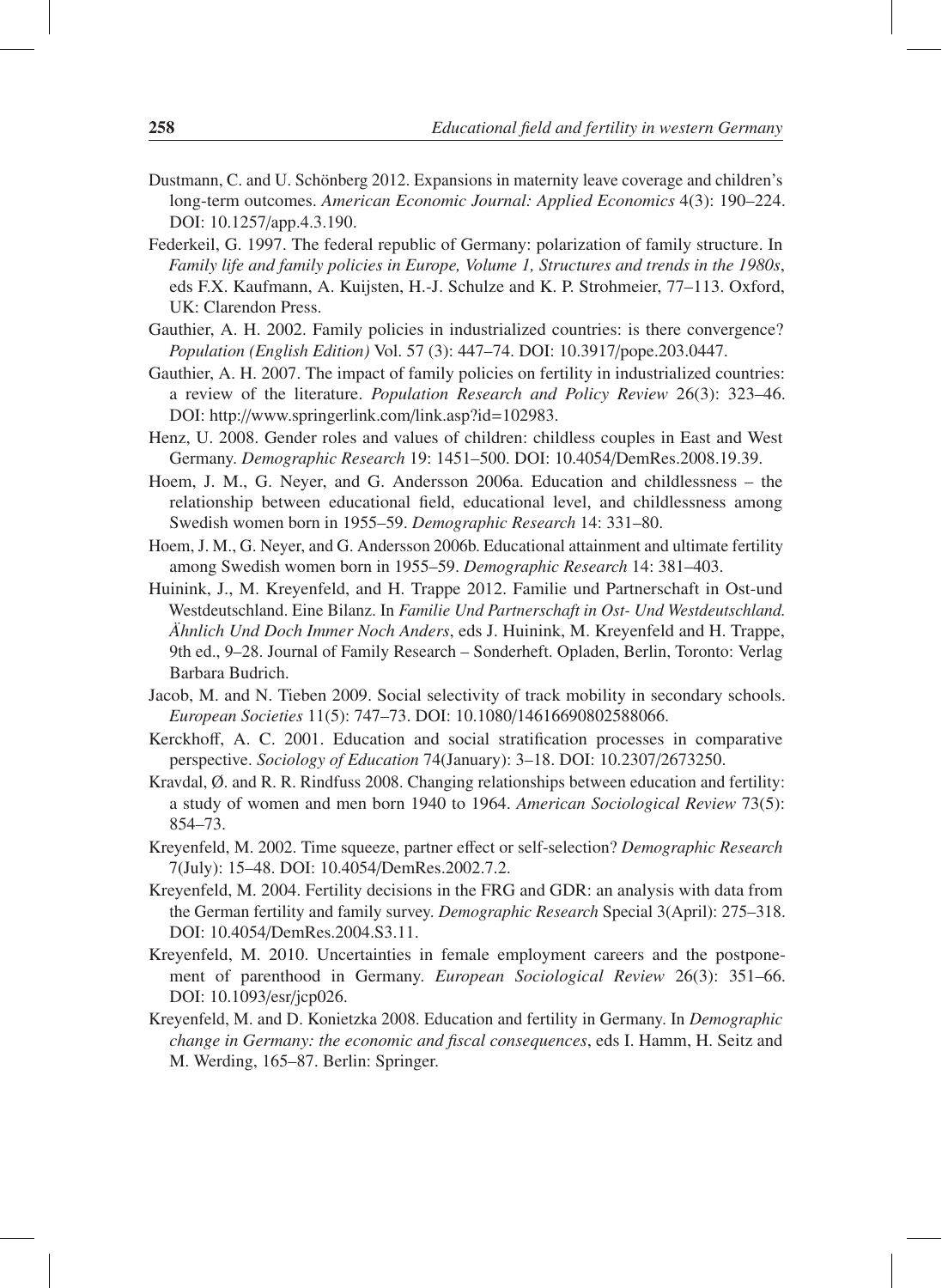- Lappegård, T. and M. Rønsen 2005. The multifaceted impact of education on entry into motherhood. *European Journal of Population-Revue Europeenne De Demographie* 21(1): 31–49. DOI: 10.1007/s10680-004-6756-9.
- Martín-García, T. and P. Baizán 2006. The impact of the type of education and of educational enrolment on first births. *European Sociological Review* 22(3): 259–75.
- Michelmore, K. and K. Musick 2014. Fertility patterns of college graduates by field of study, US Women Born 1960–79. *Population Studies* 68(3): 359–74. DOI: 10.1080/00324728.2013.847971.
- Neyer, G. and J. M. Hoem 2008. Education and permanent childlessness: Austria vs. Sweden; a Research Note. In *Demographic challenges for the 21st century: a state of the art in demography; conference organized as a tribute to the continuing endeavours of Prof. Dr. Em. Ron Lesthaeghe in the Field of Demography.*, eds Surkyn, J., Deboosere, P. and Van Bavel, J. Brussels: VUBPRESS.
- Oppermann, A. 2014. Exploring the relationship between educational field and transition to parenthood—an analysis of women and men in western Germany. *European Sociological Review* 30(6): 728–49. DOI: 10.1093/esr/jcu070.
- Pfau-Effinger, B. 2012. Women's employment in the institutional and cultural context. *The International Journal of Sociology and Social Policy* 32(9/10): 530–43. DOI: 10.1108/01443331211257634.
- Pfau-Effinger, B. and M. Smidt 2011. Differences in women's employment patterns and family policies: Eastern and Western Germany. *Community, Work* & *Family* 14(2): 217–32. DOI: 10.1080/13668803.2011.571401.
- Rønsen, M. and K. Skrede 2010. Can public policies sustain fertility in the nordic countries? Lessons from the past and questions for the future. *Demographic Research* 22: 321–46.
- Schneider, S. L. 2008. Applying the ISCED-97 to the German Educational Qualifications. In *The international standard classification of education: an evaluation of content and criterion validity for 15 European countries*, ed. S. L. Schneider, 76–102. Mannheim: Mannheimer Zentrum für Europäische Sozialfoschung.
- Shavit, Y. and W. Müller 2000. Vocational secondary education. *European Societies* 2(1): 29–50. DOI: 10.1080/146166900360710.
- Sobotka, T. 2008. The rising importance of migrants for childbearing in Europe. *Demographic Research* 19: 225–47.
- STATISTICS AUSTRIA 2013. *Statistisches Jahrbuch Osterreichs ¨* . http://www.statistik.at/ web en/publications services/statistisches jahrbuch/index.html.
- Steiner, V. and K. Wrohlich 2006. Familienpolitische Reformen und ihre Wirkungen auf die Erwerbsbeteiligung von Eltern. Zeitschrift Für Sozialreform 52(4): 421-38.
- United Nations, Department of Economic and Social Affairs, ed. 2013. World urbanization prospects, the 2011 revision: urban population, 1950–2050. http://esa.un.org/unup/ CD-ROM/WUP2011-F03-Urban Population.xls.
- Van Bavel, J. 2010. Choice of study discipline and the postponement of motherhood in Europe: the impact of expected earnings, gender composition, and family attitudes. *Demography* 47(2): 439–58.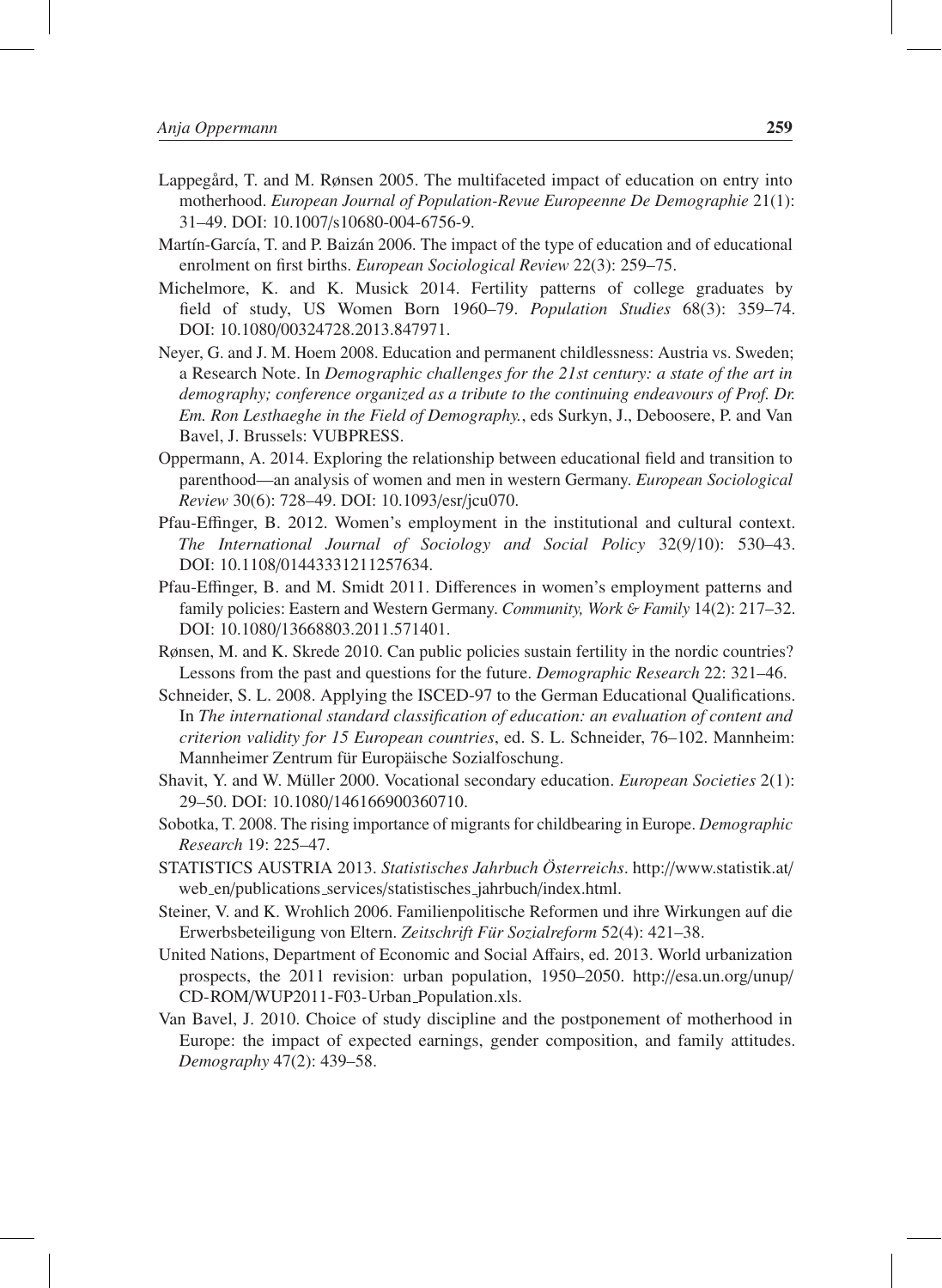- Wirth, H. 2007. Kinderlosigkeit von hoch qualifizierten Frauen und Männern im Paarkontext – Eine Folge von Bildungshomogamie? In *Ein Leben ohne Kinder: Kinderlosigkeit in Deutschland*, eds D. Konietzka and M. Kreyenfeld, 167–97. Wiesbaden: VS Verlag für Sozialwissenschaften.
- Wirth, H. and K. Dümmler 2004. Zunehmende Tendenz zu späteren Geburt und Kinderlosigkeit bei Akademikerinnen. Eine Kohortenanalyse auf der Basis von Mikrozensusdaten. *Informationsdienst Soziale Indikatoren (ISI)* 32: 1–6.

Appendix tables are on the following pages.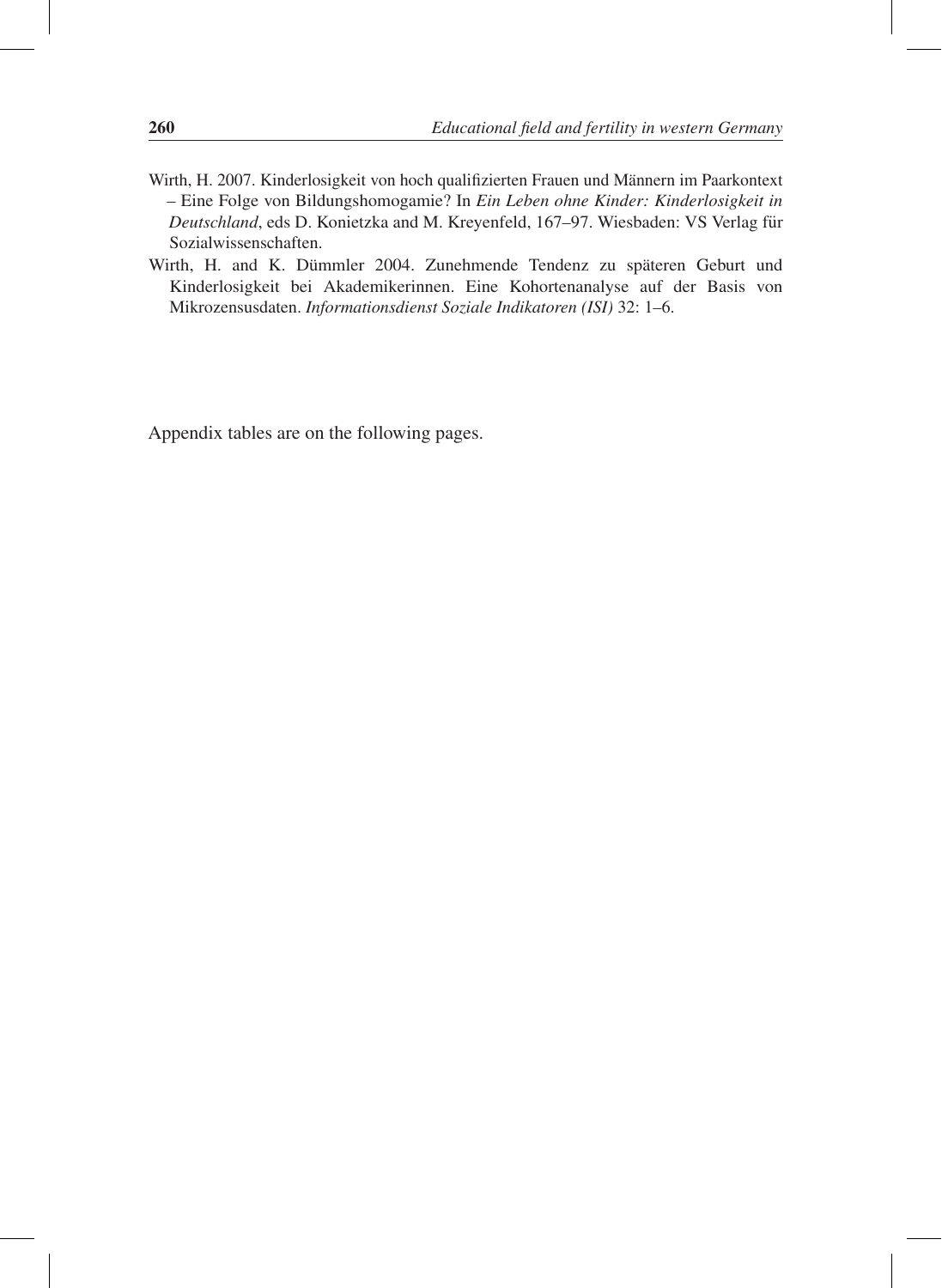## **Appendix**

#### Table A.1:

#### Basic childbearing statistics for western German women born in 1955–59

|                                                | Edu<br>level   | All   | % Childless | % With 2 or<br>more children | Mean number<br>of children | % Never<br>married |
|------------------------------------------------|----------------|-------|-------------|------------------------------|----------------------------|--------------------|
| General education, non-specific                |                |       |             |                              |                            |                    |
| Primary school                                 | 2              | 770   | 13.6        | 70.8                         | 2.46                       | 11.0               |
| Brief secondary school,                        | 3              | 3,105 | 13.4        | 63.1                         | 1.89                       | 7.7                |
| general                                        |                |       |             |                              |                            |                    |
| Long secondary school<br>or higher, general    | $\overline{4}$ | 336   | 21.5        | 52.3                         | 1.60                       | 13.7               |
| Arts, humanities, religious                    |                |       |             |                              |                            |                    |
| Theology, university degree                    | 6              | 38    | 31.3        | 56.6                         | 1.77                       | 15.4               |
| Arts, brief                                    | 3              | 276   | 17.2        | 53.4                         | 1.57                       | 11.6               |
| Arts, university-level degree                  | 6              | 138   | 40.5        | 30.7                         | 0.96                       | 26.2               |
| Humanities, brief                              | 3              | 56    | 20.6        | 55.6                         | 1.59                       | 17.4               |
| Humanities, long                               | $\overline{4}$ | 48    | 31.6        | 47.5                         | 1.34                       | 11.2               |
| Humanities, specialist                         | 5              | 24    | 14.3        | 57.9                         | 1.64                       | 12.5               |
| Humanities, university<br>degree (not teacher) | 6              | 177   | 27.6        | 47.4                         | 1.39                       | 17.9               |
|                                                |                |       |             |                              |                            |                    |
| Personal services, etc.                        |                |       |             |                              |                            |                    |
| Hotel and restaurant worker                    | 3              | 232   | 12.0        | 61.9                         | 1.76                       | 6.9                |
| Service worker, unspecified                    | 3              | 426   | 12.2        | 70.0                         | 1.94                       | 5.6                |
| Service specialist                             | 5              | 109   | 21.4        | 60.0                         | 1.75                       | 9.7                |
| Beautician, hairdresser                        | 3              | 588   | 13.6        | 60.0                         | 1.66                       | 4.7                |
| Mail office worker                             | 3              | 112   | 16.4        | 55.7                         | 1.62                       | 10.8               |
| Mail and transport                             | $\overline{4}$ | 19    | 14.5        | 49.4                         | 1.64                       | 10.2               |
| Administration, economics,<br>social sciences  |                |       |             |                              |                            |                    |
| Administration,                                | 3              | 2,583 | 18.8        | 53.9                         | 1.50                       | 8.0                |
| brief secondary                                |                |       |             |                              |                            |                    |
| Business administration,<br>long secondary     | 3              | 431   | 25.8        | 46.5                         | 1.36                       | 15.5               |
| Business administration<br>specialist          | $\overline{4}$ | 179   | 29.1        | 42.8                         | 1.30                       | 14.1               |
| Business administration,<br>university degree  | 5              | 273   | 28.0        | 45.2                         | 1.31                       | 14.6               |
| Medical secretary                              | 6              | 730   | 22.4        | 47.2                         | 1.40                       | 8.4                |
| Trade and storage                              | 3              | 2,523 | 16.4        | 55.0                         | 1.60                       | 7.1                |
| Social worker                                  | 5              | 54    | 17.0        | 63.7                         | 1.71                       | 7.0                |
| Psychologist                                   | 6              | 44    | 28.0        | 40.4                         | 1.12                       | 29.1               |
| Lawyer                                         | 6              | 100   | 38.3        | 41.4                         | 1.18                       | 15.3               |
| Social science,                                | 6              | 457   | 31.9        | 44.3                         | 1.27                       | 23.0               |
| university degree                              |                |       |             |                              |                            |                    |

*Continued*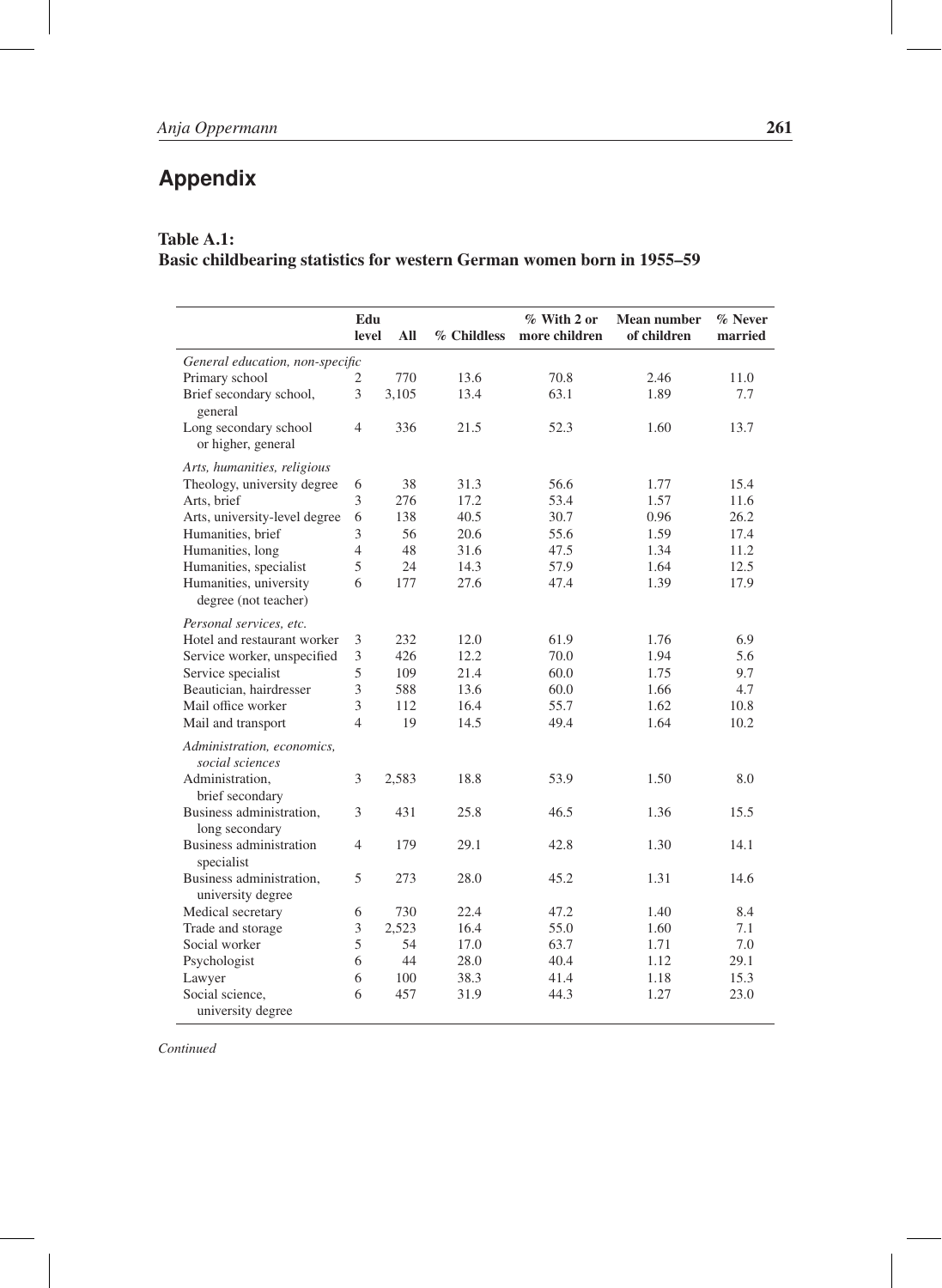#### Table A.1: **Continued**

|                                                | Edu<br>level   | All   | <b>Mean number</b><br>of children<br>(never married) | Mean number Mean number<br>of children<br>(ever married) | of children<br>(mothers) | Mean age at<br>completion of<br>education |
|------------------------------------------------|----------------|-------|------------------------------------------------------|----------------------------------------------------------|--------------------------|-------------------------------------------|
| General education, non-specific                |                |       |                                                      |                                                          |                          |                                           |
| Primary school                                 | 2              | 770   | 0.52                                                 | 2.72                                                     | 2.92                     | 17.00                                     |
| Brief secondary school,<br>general             | 3              | 3.105 | 0.51                                                 | 2.01                                                     | 2.22                     | 18.94                                     |
| Long secondary school<br>or higher, general    | 4              | 336   | 0.20                                                 | 1.88                                                     | 2.13                     | 27.12                                     |
| Art, humanities, religious                     |                |       |                                                      |                                                          |                          |                                           |
| Theology, university degree                    | 6              | 38    | 0.00                                                 | 2.12                                                     | 2.64                     | 26.48                                     |
| Arts, brief                                    | 3              | 276   | 0.59                                                 | 1.71                                                     | 1.92                     | 20.84                                     |
| Arts, university-level degree                  | 6              | 138   | 0.15                                                 | 1.29                                                     | 1.67                     | 26.76                                     |
| Humanities, brief                              | 3              | 56    | 0.52                                                 | 1.77                                                     | 2.01                     | 21.72                                     |
| Humanities, long                               | $\overline{4}$ | 48    | 0.17                                                 | 1.49                                                     | 1.97                     | 23.36                                     |
| Humanities, specialist                         | 5              | 24    | 0.52                                                 | 1.83                                                     | 1.96                     | 22.91                                     |
| Humanities, university<br>degree (not teacher) | 6              | 177   | 0.36                                                 | 1.65                                                     | 1.97                     | 25.74                                     |
| Personal services, etc.                        |                |       |                                                      |                                                          |                          |                                           |
| Hotel and restaurant worker                    | 3              | 232   | 0.26                                                 | 1.88                                                     | 2.02                     | 21.59                                     |
| Service worker, unspecified                    | 3              | 426   | 0.39                                                 | 2.04                                                     | 2.23                     | 19.46                                     |
| Service specialist                             | 5              | 109   | 0.00                                                 | 1.95                                                     | 2.26                     | 26.22                                     |
| Beautician, hairdresser                        | 3              | 588   | 0.50                                                 | 1.72                                                     | 1.93                     | 20.61                                     |
| Mail office worker                             | 3              | 112   | $0.68*$                                              | $1.73*$                                                  | 1.95                     | 19.56                                     |
| Mail and transport                             | $\overline{4}$ | 19    |                                                      |                                                          | 1.94                     | 23.11                                     |
| Administration, economics,<br>social sciences  |                |       |                                                      |                                                          |                          |                                           |
| Administration,<br>brief secondary             | 3              | 2,583 | 0.26                                                 | 1.62                                                     | 1.87                     | 20.33                                     |
| Business administration,<br>long secondary     | 3              | 431   | 0.23                                                 | 1.57                                                     | 1.88                     | 23.50                                     |
| Business administration<br>specialist          | 4              | 179   | 0.23                                                 | 1.50                                                     | 1.88                     | 26.03                                     |
| Business administration,<br>university degree  | 5              | 273   | 0.13                                                 | 1.54                                                     | 1.86                     | 26.67                                     |
| Medical secretary                              | 6              | 730   | 0.18                                                 | 1.52                                                     | 1.85                     | 19.64                                     |
| Trade and storage                              | 3              | 2,523 | 0.32                                                 | 1.70                                                     | 1.93                     | 18.78                                     |
| Social worker                                  | 5              | 54    | 0.00                                                 | 1.85                                                     | 2.08                     | 25.39                                     |
| Psychologist                                   | 6              | 44    | 0.42                                                 | 1.43                                                     | 1.81                     | 30.71                                     |
| Lawyer                                         | 6              | 100   | 0.13                                                 | 1.39                                                     | 1.98                     | 27.83                                     |
| Social science,<br>university degree           | 6              | 457   | 0.40                                                 | 1.56                                                     | 1.92                     | 28.10                                     |

<sup>∗</sup>Due to a small number of cases, the lines of mail office worker and mail and transport had to be combined.

*Continued*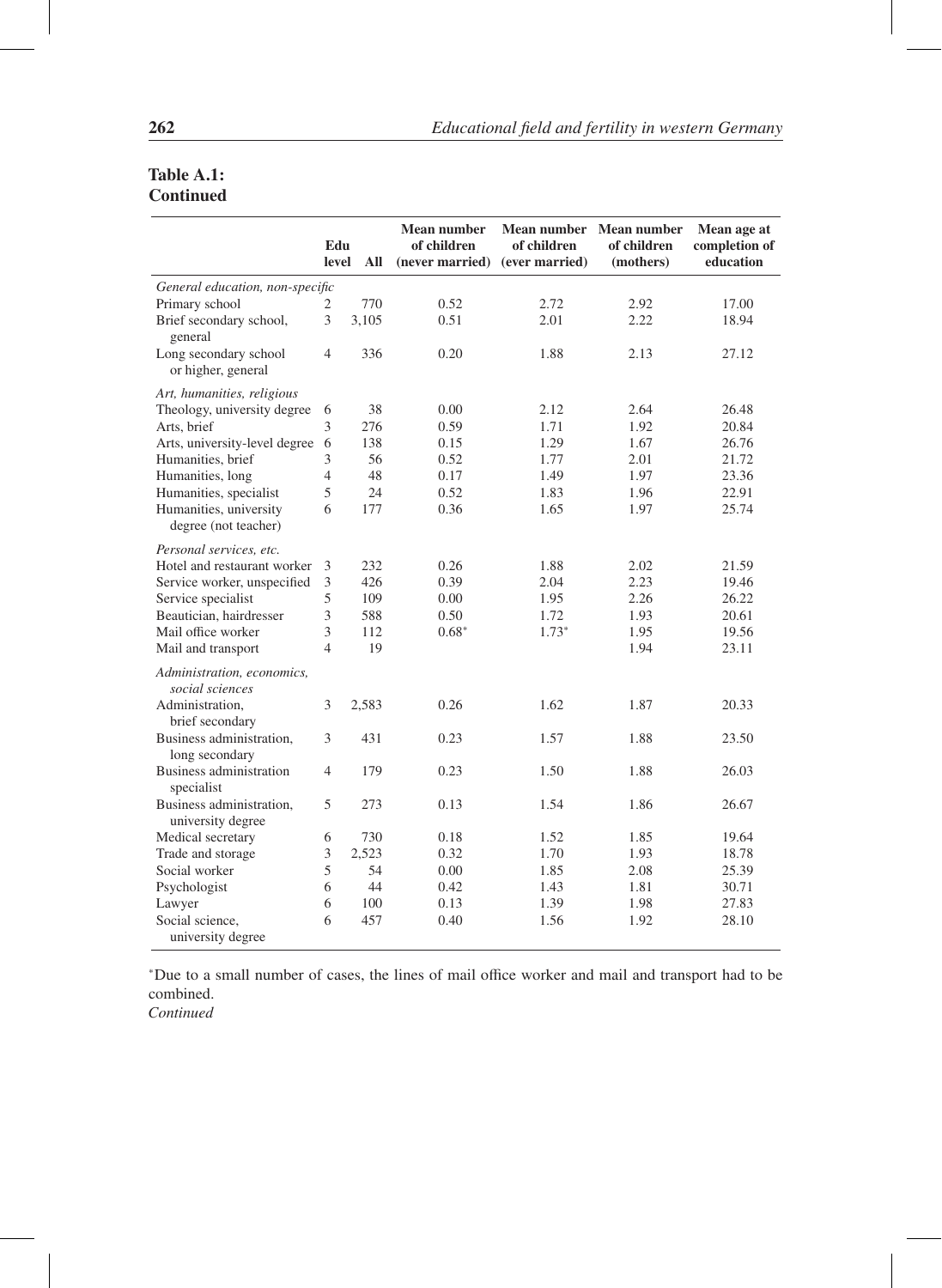#### Table A.1: Continued

|                                                           | Edu<br>level   | All    | % Childless | % With 2 or<br>more children | <b>Mean number</b><br>of children | % Never<br>married |
|-----------------------------------------------------------|----------------|--------|-------------|------------------------------|-----------------------------------|--------------------|
| Industry, crafts, engineering,<br>natural sciences        |                |        |             |                              |                                   |                    |
| Mechanic, etc.,<br>brief secondary                        | 3              | 406    | 17.1        | 55.0                         | 1.61                              | 7.0                |
| Engineer, long                                            | $\overline{4}$ | 68     | 27.7        | 58.8                         | 1.52                              | 15.1               |
| Engineer specialist                                       | 5              | 85     | 20.3        | 58.0                         | 1.56                              | 9.1                |
| Textile worker                                            | 3              | 496    | 11.1        | 64.6                         | 1.86                              | 6.1                |
| Natural sciences and<br>engineering,<br>university degree | 6              | 312    | 20.0        | 54.8                         | 1.48                              | 10.6               |
| Architecture, brief                                       | 3              | 66     | 17.7        | 65.8                         | 1.70                              | 9.6                |
| Architect                                                 | 6              | 65     | 23.5        | 50.8                         | 1.41                              | 13.0               |
| Agriculture                                               |                |        |             |                              |                                   |                    |
| Farm worker.<br>brief secondary                           | 3              | 98     | 23.0        | 59.1                         | 1.75                              | 10.6               |
| Agronomist,<br>veterinarian                               | 6              | 40     | 30.0        | 51.8                         | 1.40                              | 23.0               |
| Health professions                                        |                |        |             |                              |                                   |                    |
| Health care worker.<br>brief secondary                    | 3              | 1,889  | 14.6        | 62.4                         | 1.74                              | 8.1                |
| Health care worker,<br>long secondary                     | $\overline{4}$ | 278    | 17.6        | 61.4                         | 1.66                              | 10.2               |
| Health care specialist                                    | 5              | 410    | 23.9        | 56.3                         | 1.51                              | 16.9               |
| Health care.<br>university degree                         | 6              | 192    | 27.5        | 52.5                         | 1.54                              | 14.6               |
| Child care worker,<br>brief secondary                     | 3              | 313    | 15.5        | 66.0                         | 1.81                              | 7.7                |
| Child care worker.<br>long secondary                      | $\overline{4}$ | 91     | 9.1         | 62.5                         | 1.82                              | 12.0               |
| Child care specialist                                     | 5              | 141    | 9.5         | 64.2                         | 1.78                              | 7.4                |
| PhD (medicine)                                            | 7              | 77     | 25.7        | 51.3                         | 1.41                              | 22.1               |
| <b>Teaching</b>                                           |                |        |             |                              |                                   |                    |
| Youth worker                                              | 3              | 165    | 11.8        | 64.7                         | 1.80                              | 7.9                |
| Primary school teacher                                    | 6              | 208    | 16.7        | 63.2                         | 1.70                              | 10.3               |
| Teacher of children<br>with special needs                 | 6              | 71     | 18.6        | 65.4                         | 1.79                              | 15.0               |
| High school teacher                                       | 6              | 197    | 27.5        | 55.3                         | 1.52                              | 18.9               |
| Other teacher                                             | 6              | 301    | 15.3        | 60.7                         | 1.71                              | 9.2                |
| Non-medical research                                      |                |        |             |                              |                                   |                    |
| PhD (social sciences<br>or humanities)                    | 7              | 45     | 45.0        | 38.3                         | 0.99                              | 25.8               |
| PhD (natural or<br>technical sciences)                    | 7              | 37     | 33.6        | 46.7                         | 1.23                              | 18.2               |
| Total                                                     |                | 19,879 | 17.8        | 57.6                         | 1.67                              | 9.64               |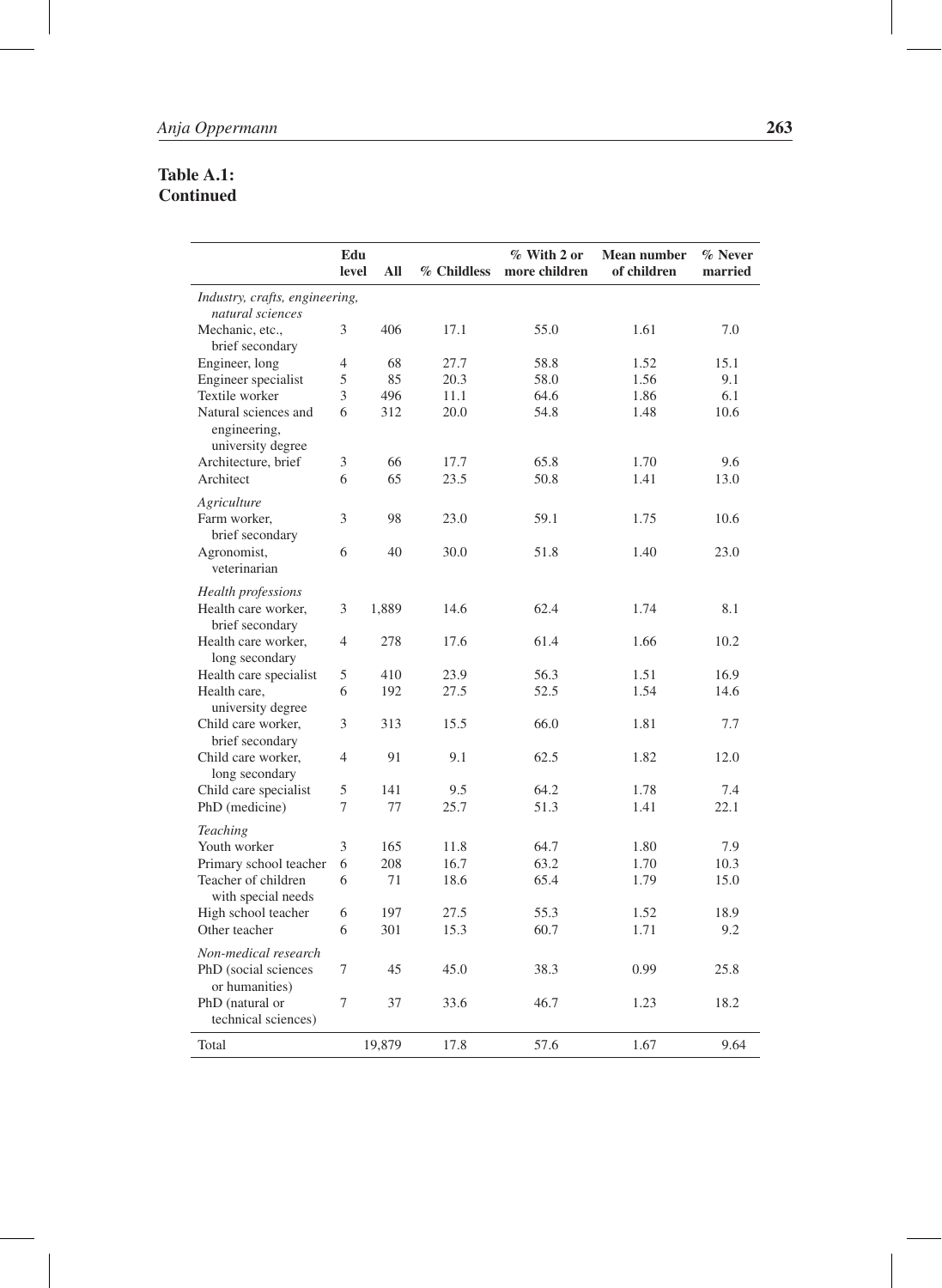#### Table A.1: **Continued**

|                                                           | Edu<br>level   | All    | <b>Mean number</b><br>of children<br>(never married) (ever married) | <b>Mean number</b><br>of children | <b>Mean number</b><br>of children<br>(mothers) | Mean age at<br>completion of<br>education |
|-----------------------------------------------------------|----------------|--------|---------------------------------------------------------------------|-----------------------------------|------------------------------------------------|-------------------------------------------|
| Industry, crafts, engineering,                            |                |        |                                                                     |                                   |                                                |                                           |
| natural sciences                                          |                |        |                                                                     |                                   |                                                |                                           |
| Mechanic, etc.,                                           | 3              | 406    | 0.40                                                                | 1.70                              | 1.96                                           | 20.17                                     |
| brief secondary                                           |                |        |                                                                     |                                   |                                                |                                           |
| Engineer, long                                            | $\overline{4}$ | 68     | 0.26                                                                | 1.77                              | 2.16                                           | 22.13                                     |
| Engineer specialist                                       | 5              | 85     | 0.09                                                                | 1.75                              | 2.00                                           | 22.94                                     |
| Textile worker                                            | 3              | 496    | 0.66                                                                | 1.94                              | 2.10                                           | 18.74                                     |
| Natural sciences and<br>engineering,<br>university degree | 6              | 312    | 0.26                                                                | 1.66                              | 1.90                                           | 25.83                                     |
| Architecture, brief                                       | 3              | 66     | 0.55                                                                | 1.82                              | 2.10                                           | 19.71                                     |
| Architect                                                 | 6              | 65     | 0.00                                                                | 1.66                              | 1.88                                           | 26.30                                     |
|                                                           |                |        |                                                                     |                                   |                                                |                                           |
| Agriculture                                               |                |        |                                                                     |                                   |                                                |                                           |
| Farm worker,                                              | 3              | 98     | 0.37                                                                | 1.92                              | 2.29                                           | 21.55                                     |
| brief secondary<br>Agronomist,                            | 6              | 40     | 0.25                                                                | 1.76                              | 2.02                                           | 26.29                                     |
| veterinarian                                              |                |        |                                                                     |                                   |                                                |                                           |
|                                                           |                |        |                                                                     |                                   |                                                |                                           |
| Health professions                                        |                |        |                                                                     |                                   |                                                |                                           |
| Health care worker,                                       | 3              | 1,889  | 0.40                                                                | 1.87                              | 2.06                                           | 21.65                                     |
| brief secondary                                           |                |        |                                                                     |                                   |                                                |                                           |
| Health care worker,                                       | $\overline{4}$ | 278    | 0.49                                                                | 1.81                              | 2.04                                           | 25.06                                     |
| long secondary                                            |                |        |                                                                     |                                   |                                                |                                           |
| Health care specialist                                    | $\mathfrak s$  | 410    | 0.14                                                                | 1.86                              | 2.05                                           | 25.16                                     |
| Health care,                                              | 6              | 192    | 0.26                                                                | 1.80                              | 2.20                                           | 26.93                                     |
| university degree                                         |                |        |                                                                     |                                   |                                                |                                           |
| Child care worker,                                        | 3              | 313    | 0.20                                                                | 1.94                              | 2.16                                           | 21.26                                     |
| brief secondary                                           |                |        |                                                                     |                                   |                                                |                                           |
| Child care worker,                                        | $\overline{4}$ | 91     | 0.46                                                                | 2.01                              | 2.02                                           | 23.87                                     |
| long secondary                                            |                |        |                                                                     |                                   |                                                |                                           |
| Child care specialist                                     | $\mathfrak s$  | 141    | 0.35                                                                | 1.89                              | 1.98                                           | 22.33                                     |
| PhD (medicine)                                            | 7              | 77     | 0.20                                                                | 1.84                              | 1.98                                           | 29.27                                     |
| <b>Teaching</b>                                           |                |        |                                                                     |                                   |                                                |                                           |
| Youth worker                                              | 3              | 165    | 0.85                                                                | 1.88                              | 2.05                                           | 19.21                                     |
| Primary school teacher                                    | 6              | 208    | 0.34                                                                | 1.88                              | 2.07                                           | 25.37                                     |
| Teacher of children<br>with special needs                 | 6              | 71     | 0.46                                                                | 2.05                              | 2.22                                           | 30.51                                     |
| High school teacher                                       | 6              | 197    | 0.28                                                                | 1.85                              | 2.16                                           | 26.69                                     |
| Other teacher                                             | 6              | 301    | 0.24                                                                | 1.89                              | 2.06                                           | 26.47                                     |
| Non-medical research                                      |                |        |                                                                     |                                   |                                                |                                           |
|                                                           |                |        |                                                                     |                                   |                                                |                                           |
| PhD (social sciences<br>or humanities)                    | 7              | 45     | 0.00                                                                | 1.36                              | 1.82                                           | 33.24                                     |
| PhD (natural or                                           | 7              | 37     | 0.00                                                                | 1.56                              | 1.94                                           | 30.95                                     |
| technical sciences)                                       |                |        |                                                                     |                                   |                                                |                                           |
|                                                           |                |        |                                                                     |                                   |                                                |                                           |
| Total                                                     |                | 19,879 | 0.34                                                                | 1.82                              | 2.06                                           | 21.90                                     |

Source: Research Data Centre of the Federal Statistical Office and the statistical offices of the *Länder*, 2008 German Microcensus, own calculations.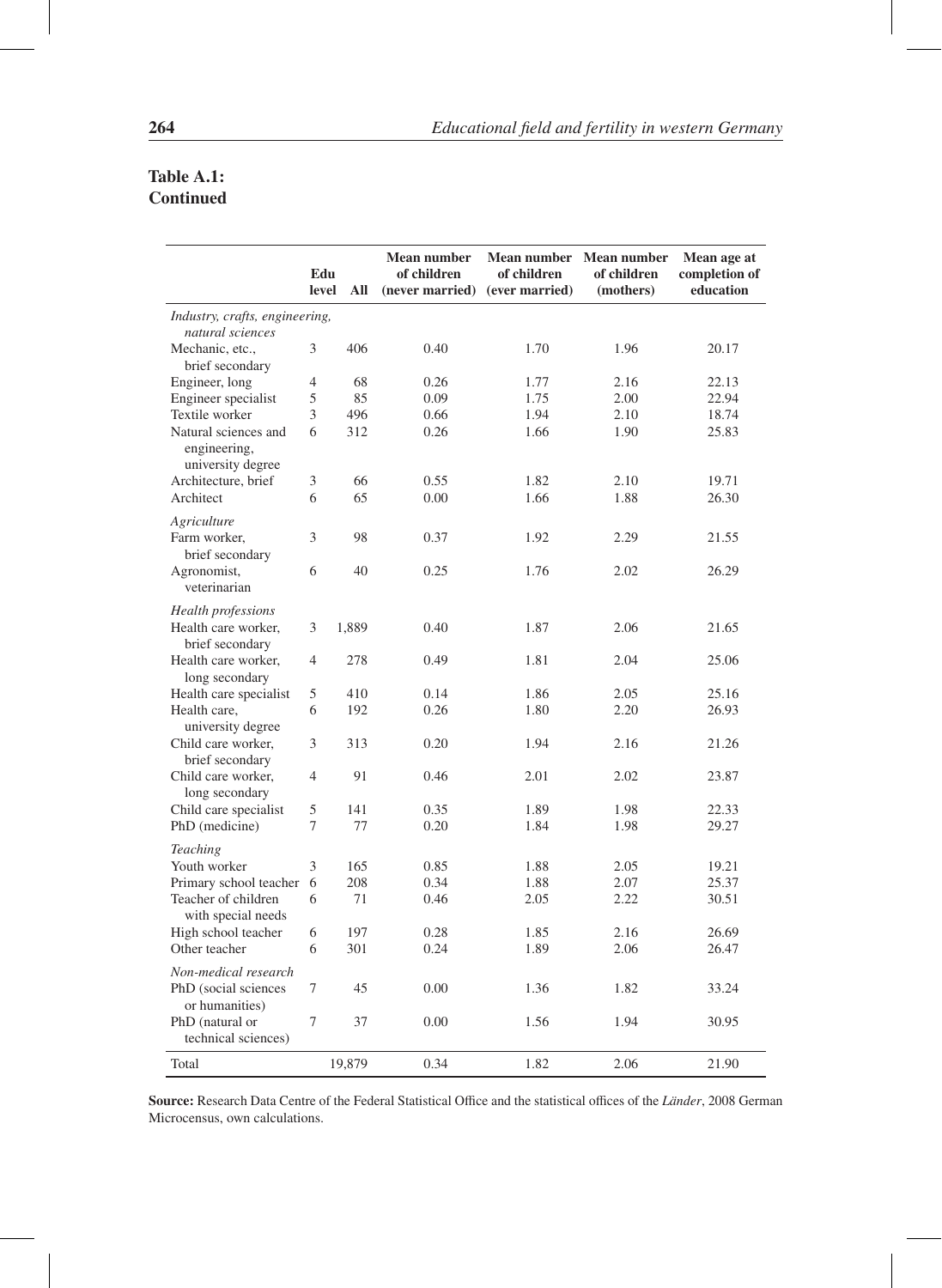| <b>Educational</b><br>level | % Childless | $N$ (Childless) |
|-----------------------------|-------------|-----------------|
| $\mathcal{D}_{\mathcal{L}}$ | 13.6        | 770             |
| 3                           | 15.8        | 14,064          |
|                             | 21.8        | 1,271           |
| 5                           | 21.7        | 1,002           |
|                             | 26.1        | 2,613           |
|                             | 32.9        | 159             |

#### Table A.2: Childlessness by level of education, western German women born in 1955–59

Source: Research Data Centre of the Federal Statistical Office and the statistical offices of the *Länder*, 2008 German Microcensus, own calculations.

#### Table A.3: Educational attainment and childlessness in western and eastern Germany, women born in 1955–59

|                                                                                                                                                               |                  |                          | <b>Western Germany</b>        |                       | <b>Eastern Germany</b>   |
|---------------------------------------------------------------------------------------------------------------------------------------------------------------|------------------|--------------------------|-------------------------------|-----------------------|--------------------------|
| <b>Field of education</b>                                                                                                                                     | Level            | $\boldsymbol{N}$         | % Childless                   | $\boldsymbol{N}$      | % Childless              |
| General education, non-specific<br>Brief secondary school, general                                                                                            | 3                | 3,105                    | 13.4                          | 176                   | 9.0                      |
| Art, humanities, religion<br>Arts, brief<br>Humanities, brief                                                                                                 | 3<br>3           | 276<br>56                | 17.2<br>20.6                  | 66<br>50              | 10.3<br>14.3             |
| Personal services etc.<br>Hotel and restaurant worker<br>Service worker, unspecified<br>Beautician, hairdresser<br>Mail office worker                         | 3<br>3<br>3<br>3 | 232<br>426<br>588<br>112 | 12.0<br>12.2.<br>13.6<br>16.4 | 157<br>87<br>58<br>93 | 5.8<br>4.7<br>3.6<br>5.0 |
| Administration, economics,<br>social sciences<br>Administration, brief secondary<br>Business administration specialist<br>Business administration, university | 3<br>5<br>6      | 2,583<br>179<br>273      | 18.8<br>29.1<br>28.0          | 402<br>123<br>124     | 6.5<br>6.0<br>8.1        |
| Medical secretary<br>Trade and storage<br>Social sciences, university degree                                                                                  | 3<br>3<br>6      | 730<br>2,523<br>457      | 22.4<br>16.4<br>31.9          | 143<br>377<br>70      | 5.8<br>7.6<br>8.8        |

*Continued*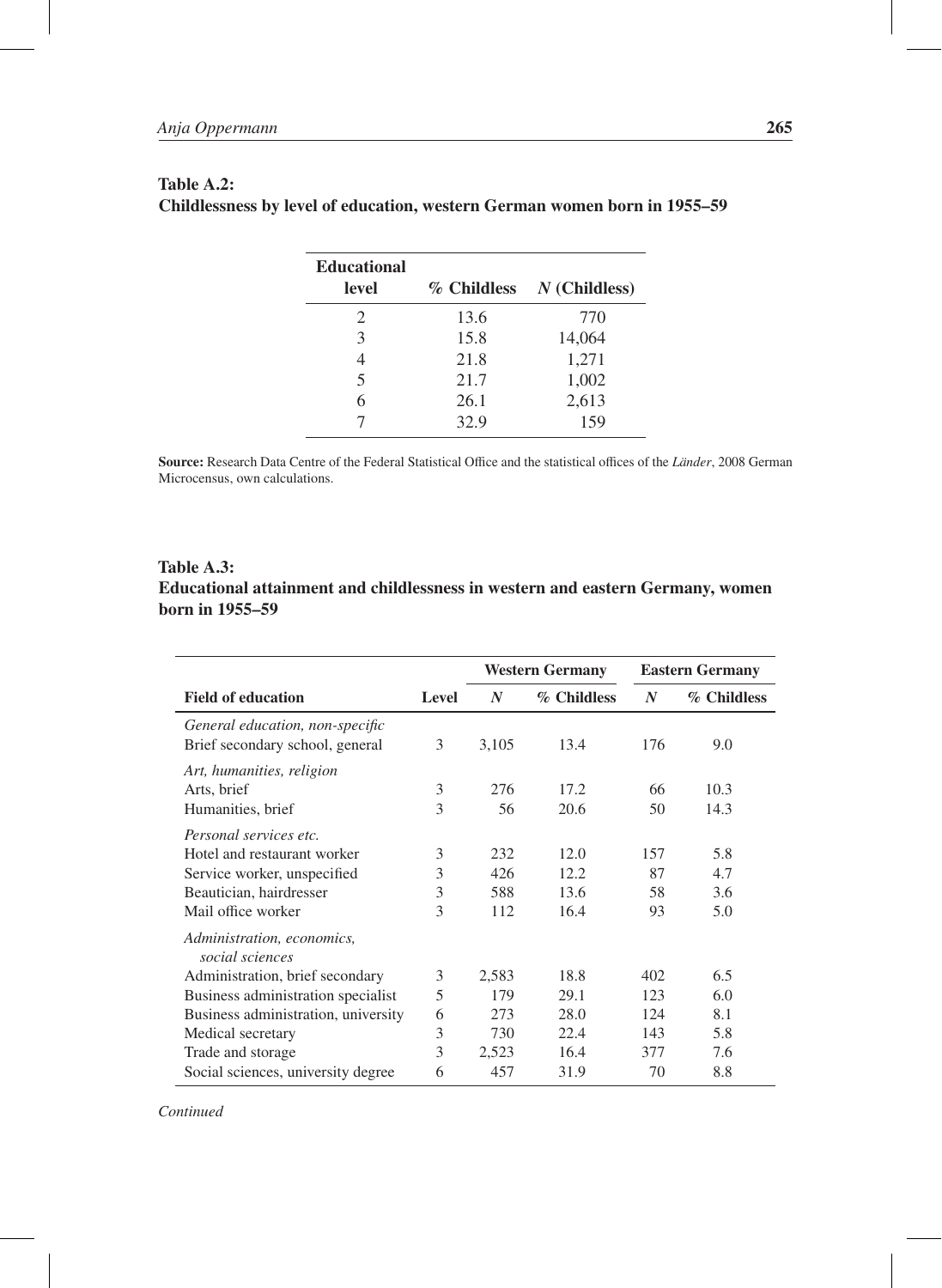#### Table A.3: Continued

|                                                           |       | <b>Western Germany</b> |             |       | <b>Eastern Germany</b> |  |  |
|-----------------------------------------------------------|-------|------------------------|-------------|-------|------------------------|--|--|
| <b>Field of education</b>                                 | Level | $\boldsymbol{N}$       | % Childless | N     | % Childless            |  |  |
| <i>Industry, crafts,</i><br>engineering, natural sciences |       |                        |             |       |                        |  |  |
| Mechanic etc, brief secondary                             | 3     | 406                    | 17.1        | 434   | 8.3                    |  |  |
| Engineer specialist                                       | 5     | 85                     | 20.3        | 74    | 7.2                    |  |  |
| Textile worker                                            | 3     | 496                    | 11.1        | 325   | 6.5                    |  |  |
| Natural science & engineering,<br>university              | 6     | 312                    | 20.0        | 149   | 9.4                    |  |  |
| Agriculture                                               |       |                        |             |       |                        |  |  |
| Farm worker, brief secondary                              | 3     | 98                     | 23.0        | 174   | 6.1                    |  |  |
| Health professions                                        |       |                        |             |       |                        |  |  |
| Health care worker, brief secondary                       | 3     | 1,889                  | 14.6        | 187   | 8.1                    |  |  |
| Health care specialist                                    | 5     | 410                    | 23.9        | 266   | 6.7                    |  |  |
| Health care, university degree                            | 6     | 192                    | 27.5        | 56    | 3.0                    |  |  |
| Child care specialist                                     | 5     | 141                    | 9.5         | 179   | 6.3                    |  |  |
| <b>Teaching</b>                                           |       |                        |             |       |                        |  |  |
| Other teacher                                             | 6     | 301                    | 15.3        | 78    | 1.3                    |  |  |
| Total                                                     |       | 19,879                 | 17.8        | 4.276 | 7.4                    |  |  |

Source: Research Data Centre of the Federal Statistical Office and the statistical offices of the *Länder*, 2008 German Microcensus, own calculations.

Note: Selected educational lines with at least 50 observations in eastern Germany.